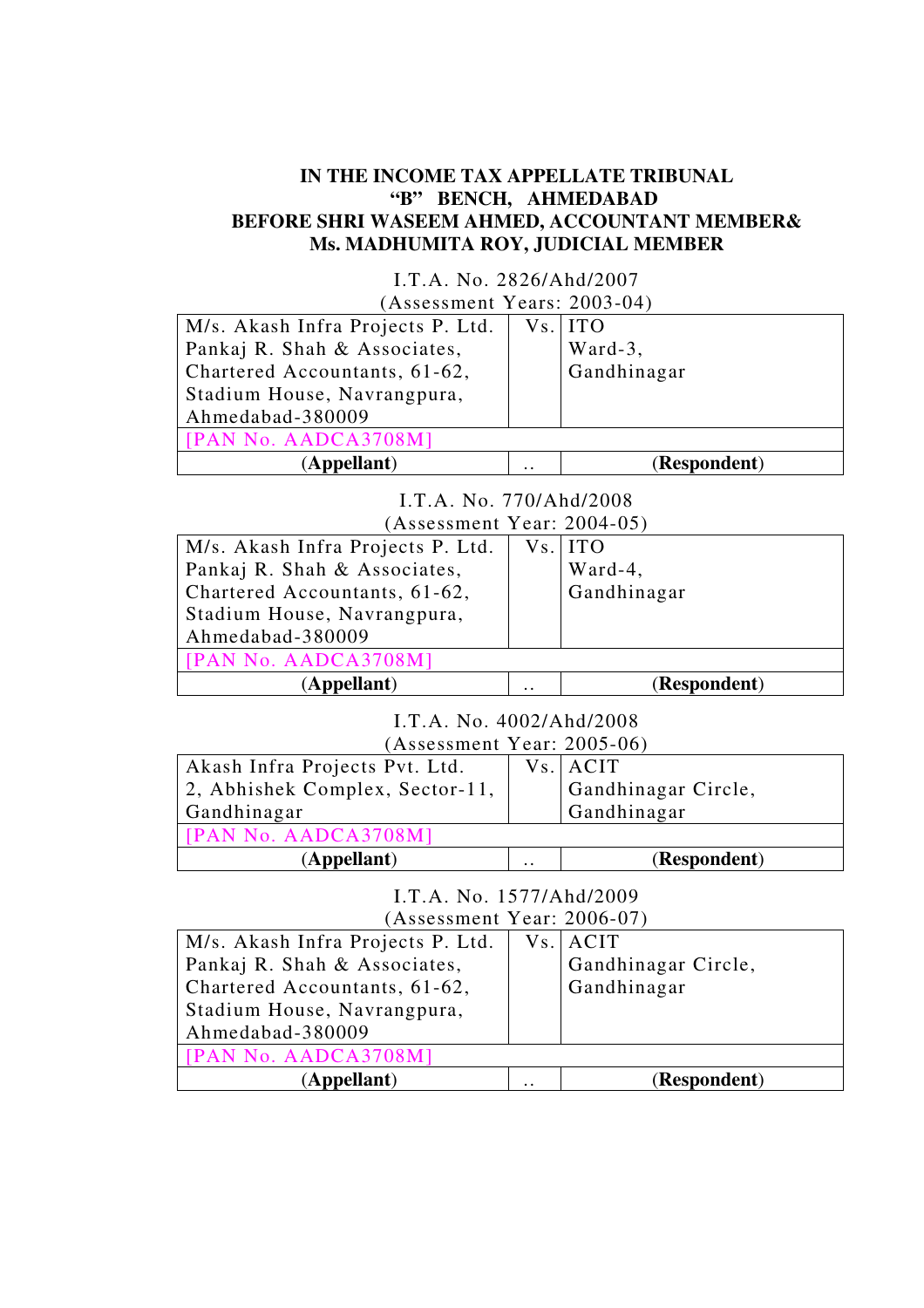### **- 2 -**

# I.T. A. No. 1679/Ahd/2011 (Assessment Year: 2007-08)

| Akash Infra Projects Pvt. Ltd.      |                            | Vs.          | ACIT                |
|-------------------------------------|----------------------------|--------------|---------------------|
| 2, Abhishek Complex, Sector-11,     |                            |              | Gandhinagar Circle, |
| Gandhinagar                         |                            |              | Gandhinagar         |
| [PAN No. AADCA3708M]                |                            |              |                     |
| (Appellant)                         |                            | $\cdot\cdot$ | (Respondent)        |
|                                     |                            |              |                     |
| <b>Assessee by</b>                  | Shri Mehul K. Patel, A.R.  |              |                     |
| <b>Revenue by</b><br>$\ddot{\cdot}$ | Shri R. R. Makwana, Sr. DR |              |                     |
|                                     |                            |              |                     |
| Date of Hearing                     |                            |              | 13.06.2022          |
| <b>Date of Pronouncement</b>        |                            |              | 22.06.2022          |
|                                     |                            |              |                     |

O R D E R

# **PER MADHUMITA ROY, JM:**

 The bunch of appeals preferred by the assessee are directed against the orders passed by the Ld. CIT(A), Gandhinagar, Ahmedabad on different dates for A.Y. 2003-04 to 2007-08. Since, the grounds of appeal preferred by the assessee are arising out of the identical issues, these are heard analogously and are being disposed of by a common order for the sake of convenience.

## **ITA No. 2826/Ahd/2007 A.Y. 2003-04 is taken as lead case.**

2. A perusal of the grounds of appeals, it would indicate that there are certain common grounds, in the assessee's appeals which are as follows–

i) Common ground raised in all the appeals of the assessee is, denial of claim of deduction under section 80IA(4) of the Income Tax Act, 1961 by treating the assessee-company as a 'Contractor' and not 'Developer' by the Department. However, the Revenue is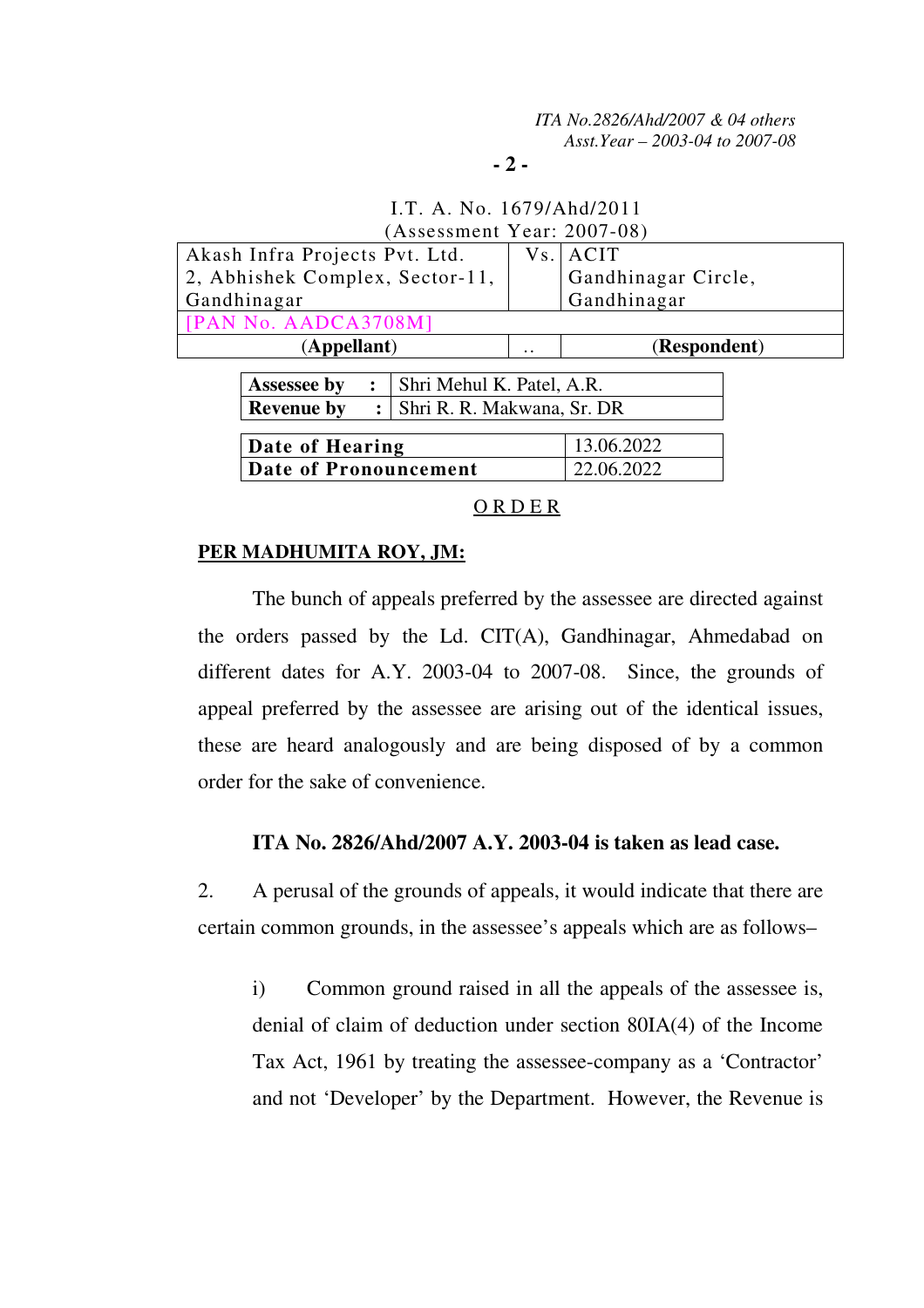challenging the action of the Ld. CIT(A) in granting deduction under Section 80IA(4) of the Act for the Asst. Years 2003-04 and 2007-08.

**- 3 -** 

ii) The second main ground in respective appeals is with regard to disallowance of interest and other income as not eligible for deduction under Section 80IA(4) of the Act.

iii) The third ground in respective appeals is with regard to disallowance of depreciation on plant & machinery has also been challenged before us.

3. The brief facts leading to the issue is this that the appellant is a private limited company engaged in the business of Infrastructure Development, filed its return of income on 28.11.2003 declaring total income of Rs. 5,18,334/- which was processed under Section 143(1)(a) of the Act followed by a scrutiny proceeding. Notice under Section 143(2) dated 12.10.2004 was issued under Section 142(1) dated 20.06.2005 along with detailed questionnaire and after notice under Section 143(2) dated 20.06.2005. The assessee claimed deduction under Section 80IA(4)(i) of the Act of Rs. 48,19,950/- arising out of engagement in the development of roads for the year under consideration. The assessee claimed to have required qualification for coming under the zone of deduction in terms of the said section. However, such claim of the assessee was not found allowable and the assessment was completed with addition of Rs. 48,19,650/- disallowing claim under Section 80IA(4)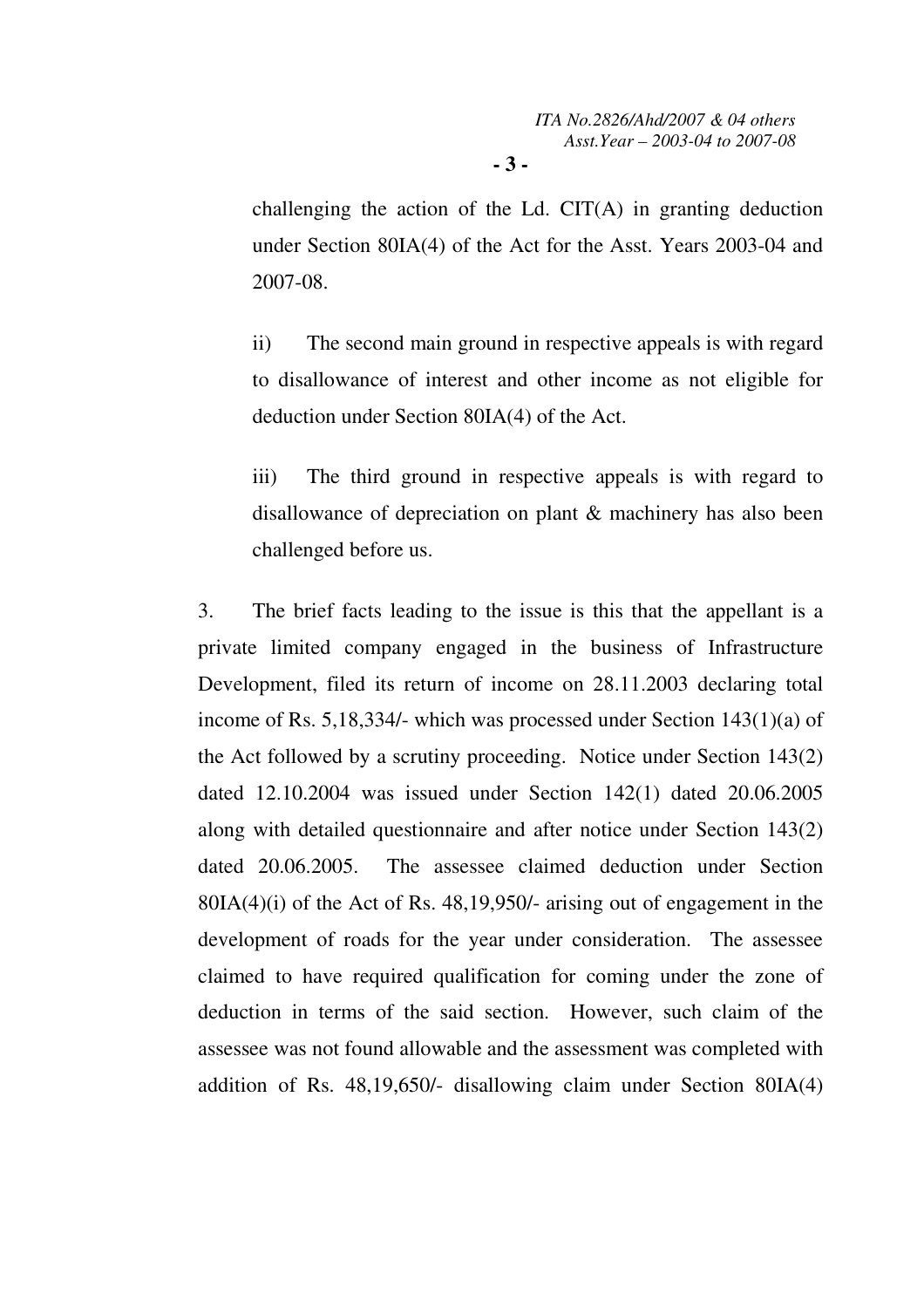which was, in turn, confirmed by the First Appellate Authority. Hence, the instant appeal before us.

4. At the time of hearing of the instant appeal the Ld. Counsel appearing for the assessee reiterated the submissions made before the authorities below. It was further submitted that the assessee has executed construction and development work of roads by entering into agreement with State Local Authorities and with other statutory authorities. It was further contended by the Ld. A.R. that the assessee has fulfilled all the conditions as mentioned under the provisions of Section 80IA(4) and in denying the claim of the assessee the AO wrongly construed that the assessee is a "contractor" and not carried out any development activities. It was further mentioned by the Ld. Counsel appearing for the assessee that the relief under Section 80IA(4) was granted to the assessee for A.Ys. 2009-10, 2010-11 & 2011-12 by the Ld. CIT(A) on the same set of facts. Moreso, no appeal has been preferred by the Revenue against those orders passed by the First Appellate Authorities. He further submitted that though the expression 'works contract" has not been defined in the Act but various judicial pronouncements examined the issue and held that the term has wider meaning so as to state that if the activities carried out by the assessee involve development of project, engagement of various agencies, undertaking risk element, raises own finances and invests its own funds in the construction of the project, then the case of the assessee falls within the meaning of expression "developer". A perusal of the tender documents clearly shows that the assessee has to arrange own finances, purchase own plant & machinery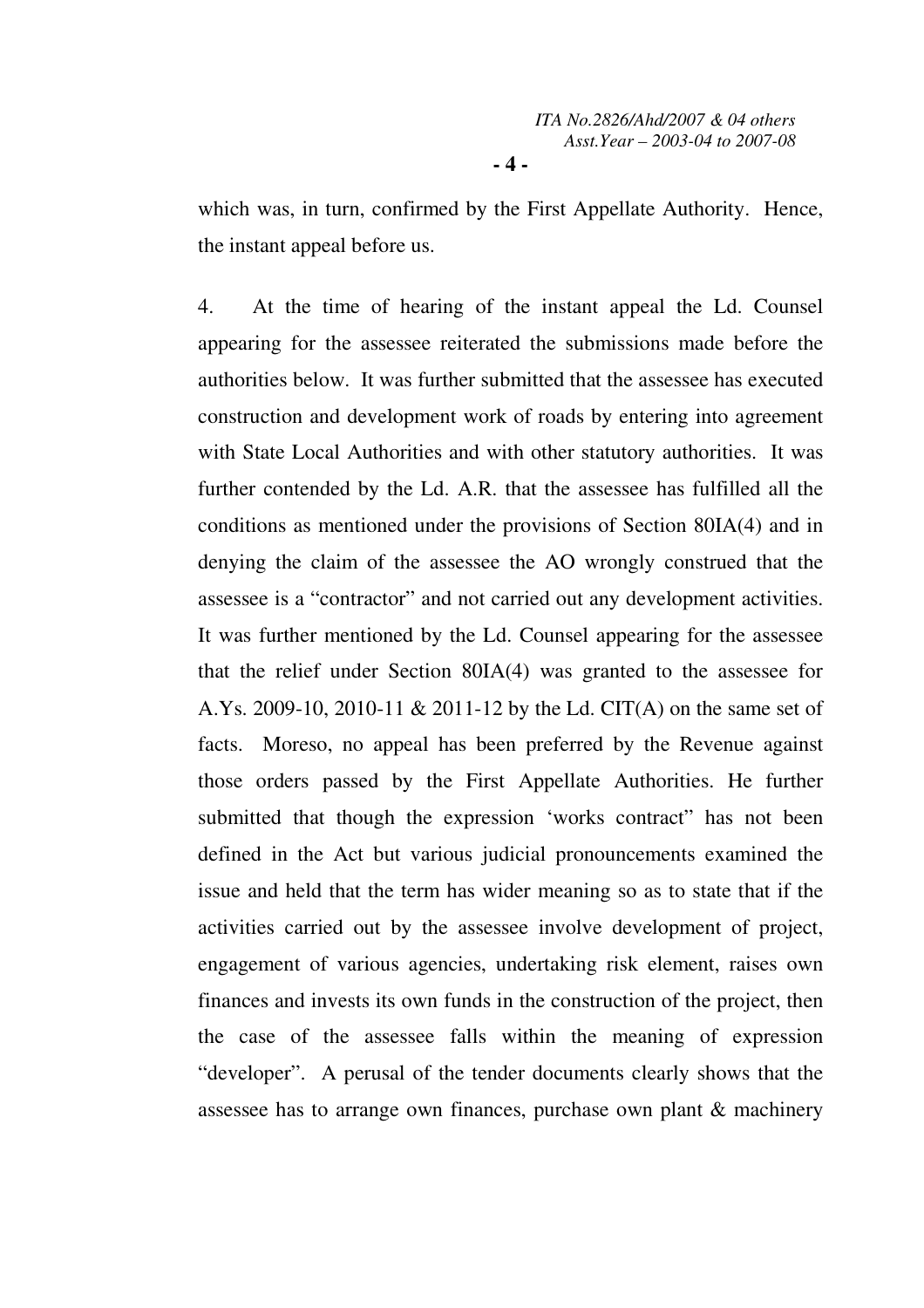and purchase all materials at own cost, deploy of qualified personnel for construction and development of infra projects. The authorities gave only general specifications for the project. However, for the specific drawings & designs recommended by the assessee, the same has to be approved by the competent authority and becomes part of the tender. Further that once the tender is awarded, the assessee has to pay earnest money, security deposits, performance guarantee. The assessee is also liable for liquidated damages/penalty, free maintenance and repair during defect liability period. During the construction of project, the assessee has to make all the arrangements and is liable for procurement of water, electricity, all materials, skilled, semi-skilled staff, labourers, plant & machinery, equipments& tools, and also wellbeing of the staff/labourers. He submitted that the assessee is always burdened with financial risk to carry out the project work on own cost with the fixed rate specified in the tender. The payment would be made by the competent authority every after a period upon completion of certain work. The construction and development of infrastructure projects is highly technical and required special skill, adherence to quality etc. Moreso, the assessee is not compensated for increase in prices of materials, cost of labourers, overhead expenses etc. These facts clearly demonstrate that the financial and other risk, responsibility, obligations is undertaken by the assessee in construction and development of the various infrastructure projects. Hence, as per the ratio of the jurisdictional High Court in the case of Radhe Developers (supra), the assessee is not merely a works contractor, but is engaged in development of project as a whole, and therefore, entitled for claim of deduction under section 80IA(4) of the Act. The Ld.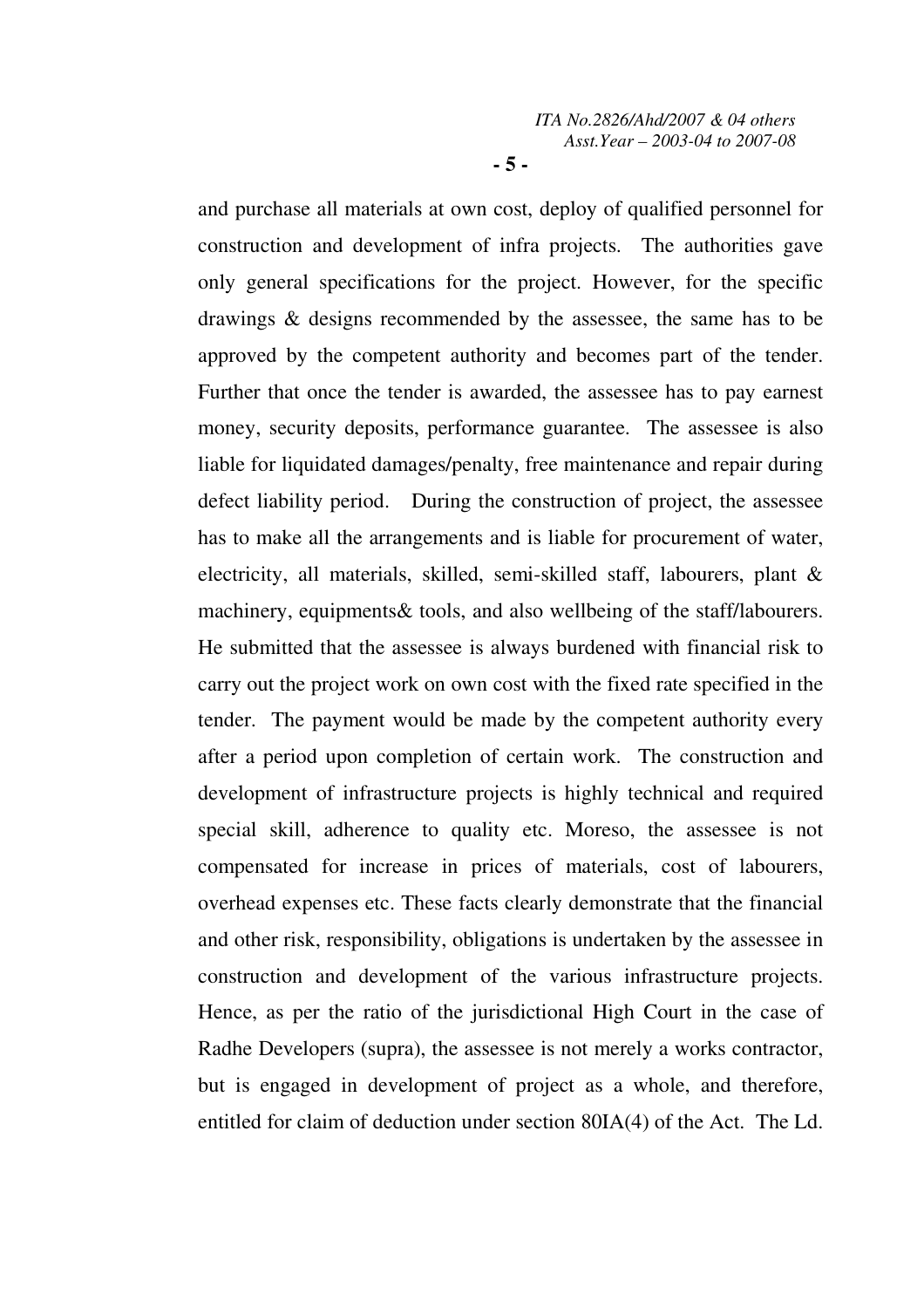**- 6 -** 

Counsel for the assessee further relied on the following decisions to support his case:

- *"1. Patel Infrastructure (Rajkot ITAT) ITA No.627/Ahd/2014, Dated 30/07/2020*
- *2. Katira Construction Ltd.(Rajkot ITAT) [2020] 119 taxmann.com 489(Rjt)*
- *3. S.Sugam Construction P.Ltd.(And ITAT) (2013) 30 taxmann.com 331 (Ahd)*
- *4. Bhinmal Contractor Property and Land Developers P.Ltd.(Mumbai ITAT) [2018] 93 taxmann.com 296 (Mum)*
- *5. Rohan & Rajdeep Infrastructure (Pune ITAT) [2013] 40 tax.com 136 (Pune)*
- *6. ABG Heavy Industries Ltd.(BOM HC) [2010] 189 taxman.com 54 (Bom)*
- *7. Koya& Co. Construction P.Ltd. [2012] 21 taxmann.com 35 (Hyd.ITAT)*
- *8 . GVPR Engineers Ltd. [2012] 21 taxmann.com 25 (Hyd ITAT)*
- *9. B.T. Patil & Sons Belgaum Construction P.Ltd. [2013] 34 taxmann.com 97 (Pune ITAT)"*
- *10. Radhe Developers Vs.CIT, 341 ITR 403 (Guj)*

5. On the other hand, the Ld. DR supported the orders passed by the authorities below.

6. We have heard the rival submissions made by the respective parties; we have also perused the relevant materials including the orders passed by the authorities below. It appears from the record that the Ld. AO has denied deduction claimed under section 80IA(4) of the Act by holding that the assessee has acted as work-contract in the project awarded by the statutory bodies.

7. Before the Ld. AO the assessee submitted as follows:

*"3. The assessee comport/vide letter doted 10.03.2006 stated as under : "Assessee co was incorporated and registered under the co. Act 1956 in May 1999. The Assessee co has installed a Paver" Pant at village Khorej Nr. Khodiyar railway station in the year*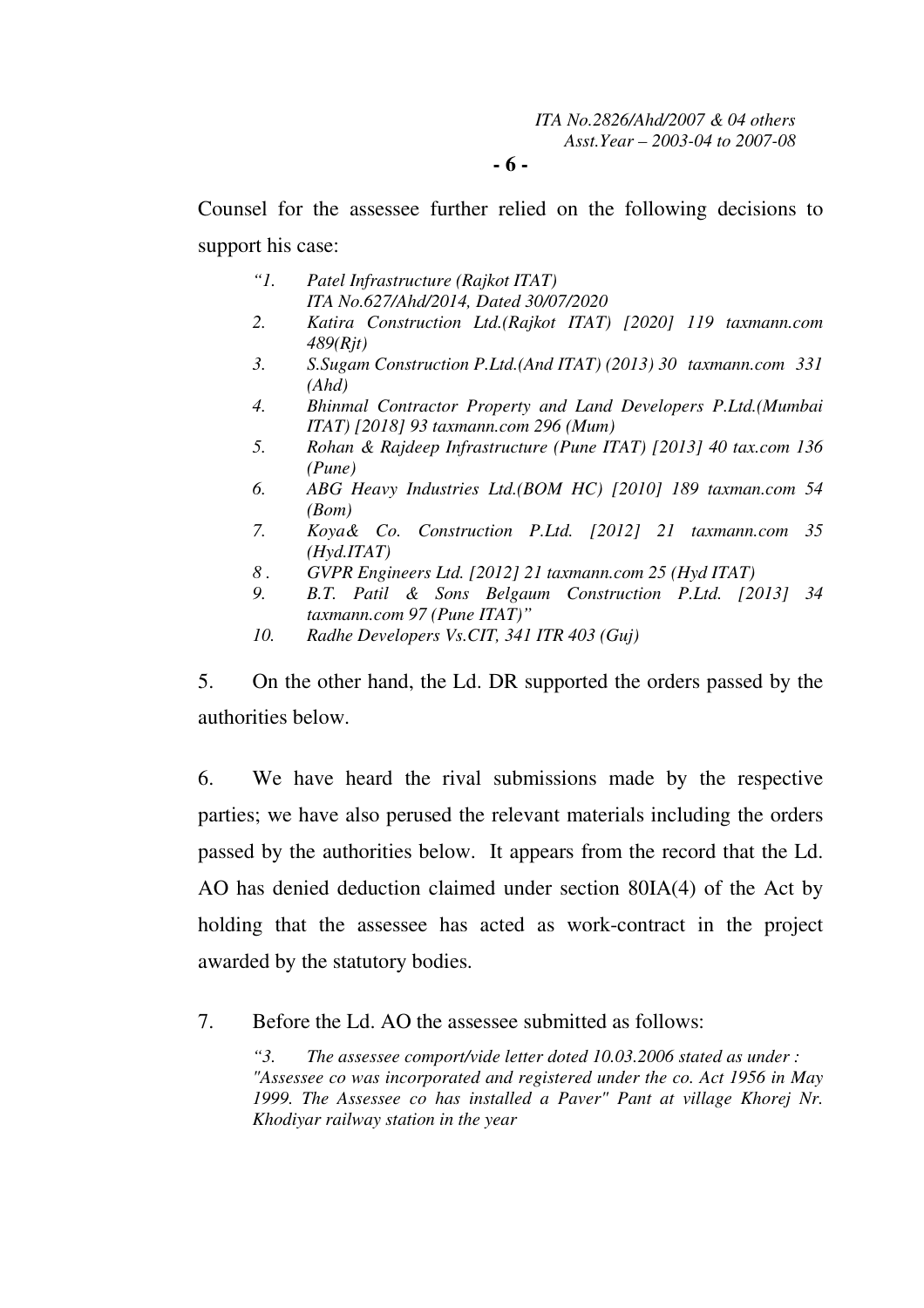**- 7 -** 

*The assessee co engaged in the business of i) Developing or ii) Operating and Maintaining of infrastructure facilities viz Road work.* 

*In the A Y 2003-04 the assessee co has entered in to agreement to construct/developed road at various places with State Govt. Local Authority, and with other statutory authorities. The complete detail of worked carried out in respect of the same was furnished in our earlier submission.* 

*The provisions of section 80IA(4) is very dear that it requires* 

*1. The enterprise should be own by a company or consortiums of co. The enterprise should enter into agreement with Central Govt. State Govt. or a local authority or any other statutory body for i) Developing or ii) Operating and Maintaining of infrastructure facilities within the period stipulated in the agreement The enterprise starts operating and maintaining the infrastructure facilities on, or after the 1st day of April 1995"* 

*Therefore in order to make an enterprise eligible for the benefit of the section one of the important condition is that an enterprise should be entered in to agreement with State govt. Central Govt. local authority or and other statutory authorities. The term contractor is not essentially contradictory to the term "developer".* 

*On the other hand rather section 80IA4 it self provides that in order to develop the infrastructure facilities an enterprise as per agreement with the Central, state Govt. Local authority or other statutory body. So entering in to a lawful agreement and thereby becoming a contactor should no way be bar to the one being a developer. In the instant case assessee co. has entered into agreement for development of infrastructure facilities as per agreement with state authority as per the provision of the act. Hence accordingly in turn is entitled, and entitled to justifiable, to claim, deduction under section 80IA(4).* 

*Second point raise by your goodself that the work was carried out by as per the requirement and specification of local authority. The project was not been developed by your co,, but work is carried out as per the various requirement of the owner. And to carry payment were made to us as per the condition of the Tender.* 

*At the out set we like to state that it arrays true that work once undertaken as per the agreement (agreement executed in whatever form) the parties of the agreement should be act according to the terms of agreement and cost of that agreement i.e. financial aspect of the agreement is always based on that scope of work.*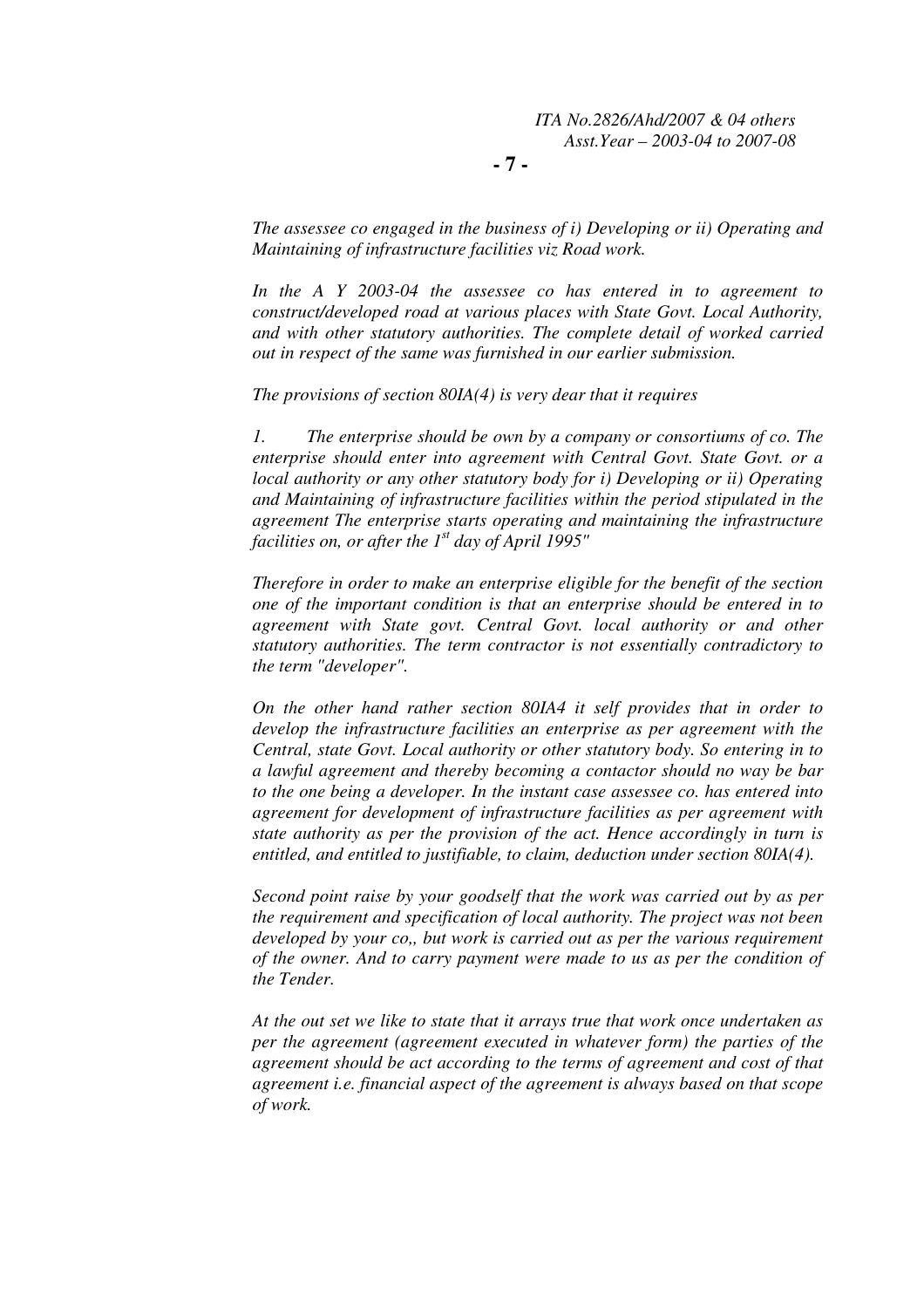**- 8 -** 

*Naturally when State Govt. or Central Govt. or other bodies as specify in the act, will desire that work should be accomplished in time limit and as per agreed terms and conditions, but it no way looses the character that undertaking who undertakes the work does not required to apply its technical expertise and know how, undertakes the detail engineering, multiple drawings it also undertake to bear the risk, it has mobilised the technical and other staff, appropriate material and equipment to accomplish the work. And obviously it is only because of its expertise, specialization financial commitment and involvement, that project is completed.* 

*The assessee co. possesses a Drum mixed plant, Paver Project, JCB machine, roller, dumper and other equipment, skill persons, engineers, machine operators etc. require for the work, for the development of road. The directors are also qualified engineers.* 

*The specification mention in tender documents are indicates the nature of work risk and financial involvement etc. ft cannot be said that the owner is ultimate designer of the facilities or has developed the infrastructure facility. Therefore govt. is not carrying on any business of construction activity, but the govt. is interested in development of infrastructure project to facilitate the growth.* 

*The work undertaken involved the lot of risk also the continuous running of the plant, have to maintain permanent staff. The working condition, position of land mixture drawings and other technicalities to be followed by the assessee co. in order to developed the infrastructure facilities.* 

*Moreover as per the provisions of Act whatever nature of infrastructure facilities developed is ultimately to be transfer to the govt. or authorities as the case may be within stipulated time limit.* 

*In our case all the developed infrastructure facilities were transferred to the concern authorities.* 

*The agreement copy and tender document is the same what your goodself possess for verification. The copy of agreement is sign by both the parties, i.e. the authorities as specify in the act and enterprise own by a company registered in India or by a consortium of such company.* 

*The details of work to be carried out and consideration to be received for the said work along other terms and condition including the time limit for its development is specify in the said document. Further a formal work order also submitted to your goodself for verification.*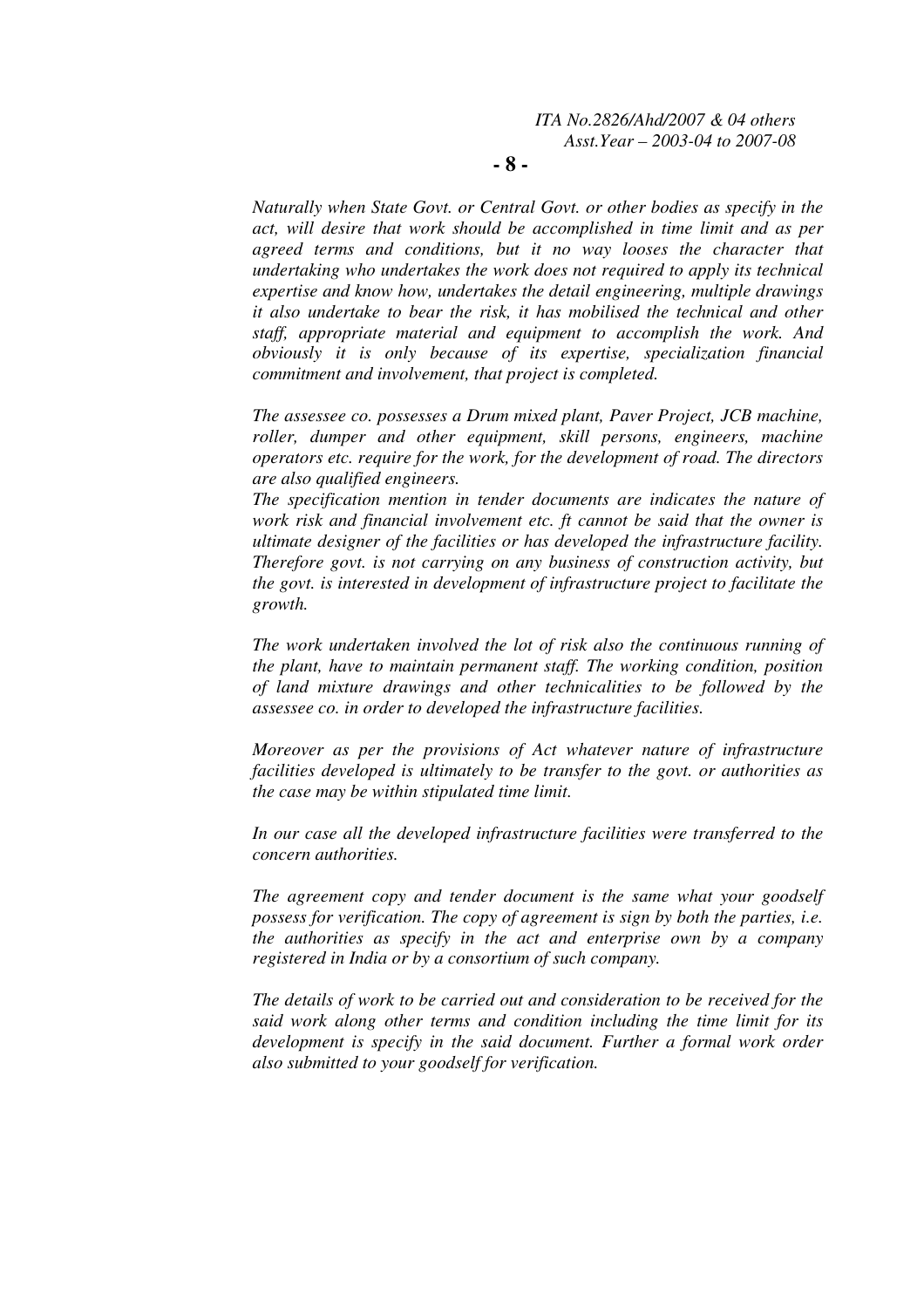**- 9 -** 

*Therefore in light of our above discussion we like to request your honour that we are very well complied the provisions of the section 801A(4) of the act and eligible for tax exemption.* 

*We further like to invite your kind attention towards the ITAT Mumbai Bench F judgment in case of Patel Engg. Ltd v/s Dy. CIT Central circle reported in 94 ITD 411 (Mumbai) that - Assessee co was engaged in execution of civil contacts - It had taken two contracts from state govt.- In one of the projects, assessee constructed an underground tunnel and specialized structures to supply water from river to power house and to take water back to river for use of irrigation -Similarly, in other project assessee constructed inlet tunnel for water supply up to point of power house - Whether merely because State Government paid for development of infrastructure facility earned out by assessee as a contractor, it could not be said that assessee as a contractor, it could not be said that assessee had not developed infrastructure facility – Held, yes - Whether for availing deduction under section 80-TA, infrastructure facility should not necessarily be owned by assessee - Held, yes - Whether assessee was entitled to deduction under section 80-IA in respect of profit derived from execution/ development of above two projects - Held, yes* 

*In tight of our above detailed submission and ITAT judgment we request your good self to allowed the deduction claimed u/s. 80IA(4A) of the Act""* 

8. However, while rejecting the claim of the assessee the Ld. AO observed as follows:

*"4. The contention of the assesses is not accepted for the following grounds.* 

*i) The assessee company was not a developer of such facilities but, was a civil contractor not entitle to relief in as much as a) The appellant held no interest in land supporting the facility. b) The facility was owned by the Government. c) The appellant was not entrusted operation and maintenance of the facility after it was ready.* 

*d) The appellant was civil contractor.* 

- *ii) The contract receipts claimed as deductible u/s 80IA(4) includes work done for BSNL, IFFCO etc. which are not central government, state government or Statutory body.*
- *iii) The representative of the assessee in his above reply stated that "entering in a lawful agreement and there by becoming a contractor should no way be bar to the one being a developer". In the case of*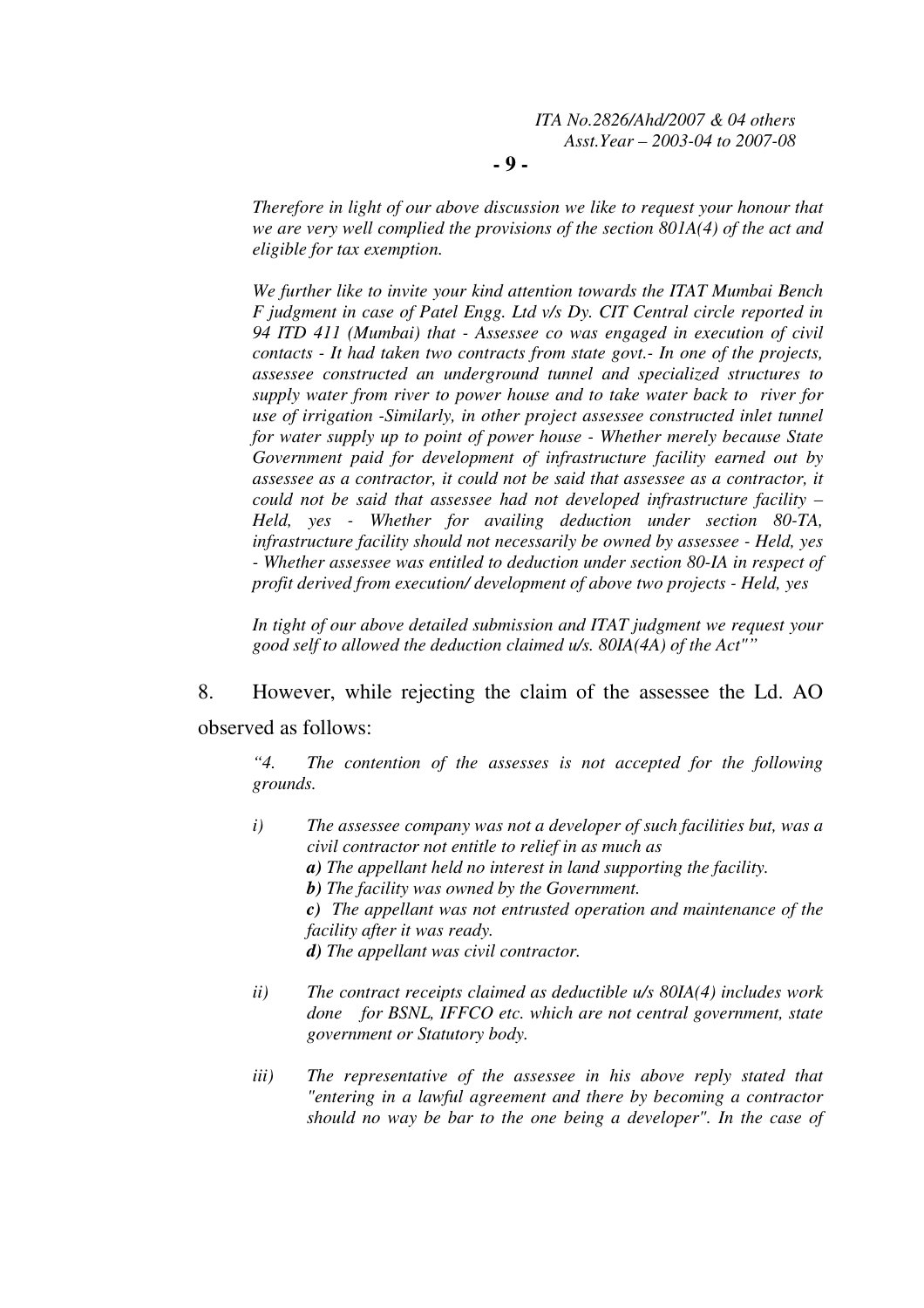### **- 10 -**

*assessee the issue is regarding the work carried out in the capacity of contractor not in a capacity of a developer. The assessee company token a work in a capacity of contractor not being a developer.* 

- *iv) The assessee company has carried out construction of work of Ahmedabad Urban Development Authority, Road & Building Department of various district and Panchayat by filing a competitive tender to open market and agreed to work as specification of design, type of work, material etc. designed by the statutory authority. Hence the work done as per terms and conditions of the contract and design, structure, thickness of metal work, asphalt etc. so the assessee company has to work within the frame work decided by the statutory authority.*
- *v) If the contention of the assessee is treated as accepted then the every subcontractor engaged by the assessee company for this work would eligible for deduction u/s 80IA(4). Like transport contractor to carriage grit, sand, asphalt etc., a labor contractor even a financer would claim that they develop infrastructure facility.*
- *vi) The assessee company sighted the decision of the Hon'ble I.TAT. Bench-F, Mumbai in case of Patel Engineering Ltd. 94 ITD 411. I have gone to the said judgment. The facts of assessee company are different than the facts referred judgment. Some of them are stated under:*

 *a) Patel Engineering Ltd. was taken a two major work of contracts, to construct under ground tunnel and specialized structure to supply water from river to power house and back to river and another project is to construct in let tunnel for water supply up to point of power house which requires design, architecture, structure design, specification etc. whereas the assessee company carry out the construction of part of road as specified in the contract, design, structure planning etc. were already done by statutory body.* 

 *b) On going through the judgment it is noticed that the following words appearing.* 

 *"The assessee had developed infrastructure facility as agreement with the Maharashtra State Government/APSEB. Therefore merely because in the agreement for development of infrastructure facility".* 

*So, it is cleared from the above text that Patel Engineering Ltd. Had entered and agreement for development not for merely contract. As the copy/details of the same agreement is not available it could not be stated that what sort of*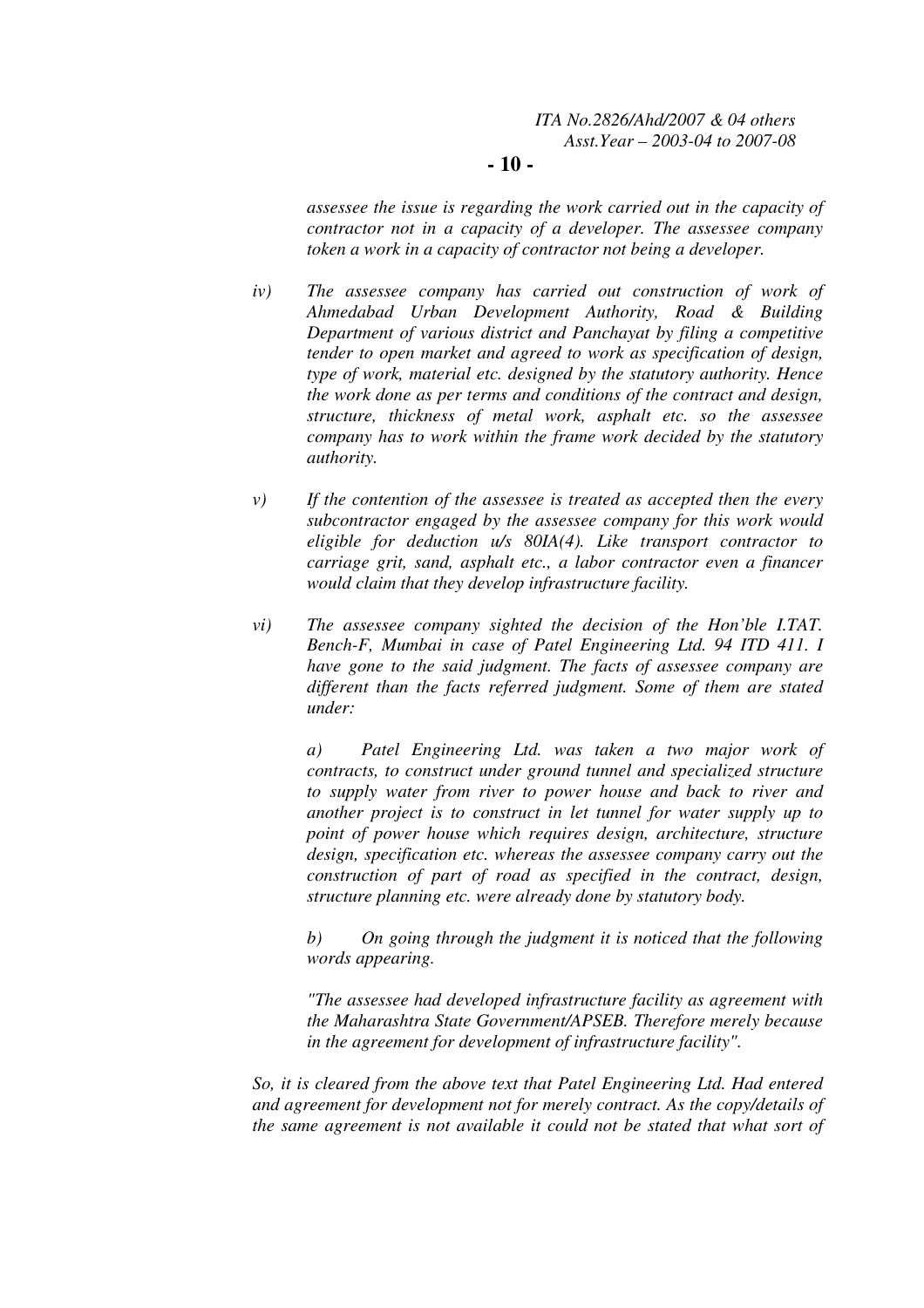### **- 11 -**

*development was agreed by Patel Engineering Ltd. Whereas in the case of assessee company no development agreement entered with any government or statutory body which the prime requirement of provisions of section 80IA(4) Income Tax Act, 1961.* 

- *c) It is further noticed from the text of the judgment that the Patel Engineering Ltd. had entered into an agreement with the Government of Maharashtra and with APSEB. APSEB is a statutory body. Whereas the assessee company make a contract with AUDA and other statutory body for the specified work according to design, structure, style as agreed in contract. The Government of Gujarat (State Government)*
- *vii) The work carried out by the assessee company are in nature of contract only, as the roads, stated be developed are the portion of whole infrastructure facility by the statutory body.*
- *viii) The statement by the assessee company that "the owner is ultimate designer of the facilities or has developed the infrastructure facility. Therefore govt. & not carrying on any business of construction activity, but the govt. is interested in development of infrastructure project to facilitate the growth." is incorrect. The statutory body i.e. AUDA and other R & B departments are definite/absolute owner of the rood constructed by the assessee company. Further the assessee company stated that the infrastructure facility was transferred back. The contention is incorrect as the ownership was never transferred to the assessee company by Government of statutory body.*
- *ix) The possession of a Drum mixed plant. Paver Project, JCB machine, roller, dumper and other equipment, skill persons, engineers, machine operators etc, does not qualify the assessee company for deduction u/s 80IA(4).*
- *x) The assessee company stated that they have carried out work as per agreement executed in whatever form and acted according to the terms of agreement and cost of that agreement. The assessee company fails to establish that work (as per the agreement) involves any development work. All the specification design etc. are provided by the other party not by the assessee company.*
- *xi) Even though the H'onble I.T.A.T., Mumbai given the decision in favor of Patel Engineering Ltd. It is not known that the department has accepted the findings of the H'onble I.TAT., Mumbai. However it is cleared that the Assessing Officer at Mumbai and the CIT(Appeals) did not accepted the contention of the contractor assessee."*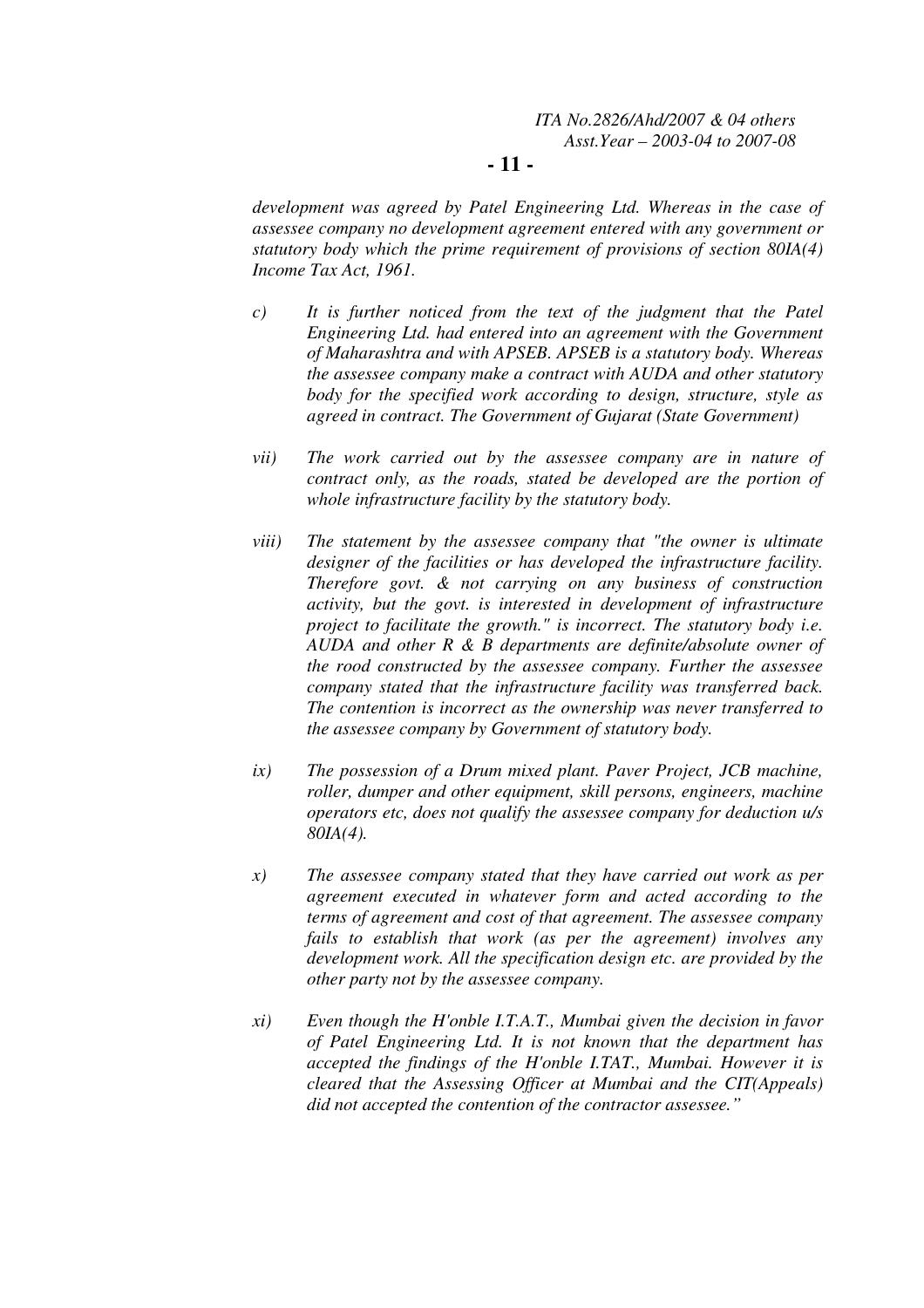9. The Ld. CIT(A) while confirming the order of rejection passed by the Ld. AO mainly concluded on the ground that though the assessee engaged designers and skilled technicians for executing the final details of the designs and project but there were always under the control and subject to the approval of the contract and therefore, the appellant could not be regarded as a developer of infrastructure facilities.

10. While analyzing the work pattern of the assessee we would like to mention the following details available on record particularly the tender document, the financial statement of the assessee and other details annexed to the Paper Book filed before us for determination of the issue as to whether the assessee is a "work contractor" or "developer" and is entitled to deduction claimed under Section 80IA(4) of the Act even after the Explanation inserted after sub-Section 13 of Section 80IA of the Act by the Finance (No.2) Act 2009 w.e.f. 01-04-2000.

The Explanation reads as follows:

*Explanation.—For the removal of doubts, it is hereby declared that nothing contained in this section shall apply in relation to a business referred to in sub-section (4) which is in the nature of a works contract awarded by any person (including the Central or State Government) and executed by the undertaking or enterprise referred to in sub-section (1).* 

11. The above explanation has denied the benefit of deduction under Section 80IA(4) of the Act to a person who executes a project which is in the nature of works contract. In that view of the matter, the first and foremost condition imposed upon an assessee is to establish that he worked not as 'work contractor', but as a 'developer'.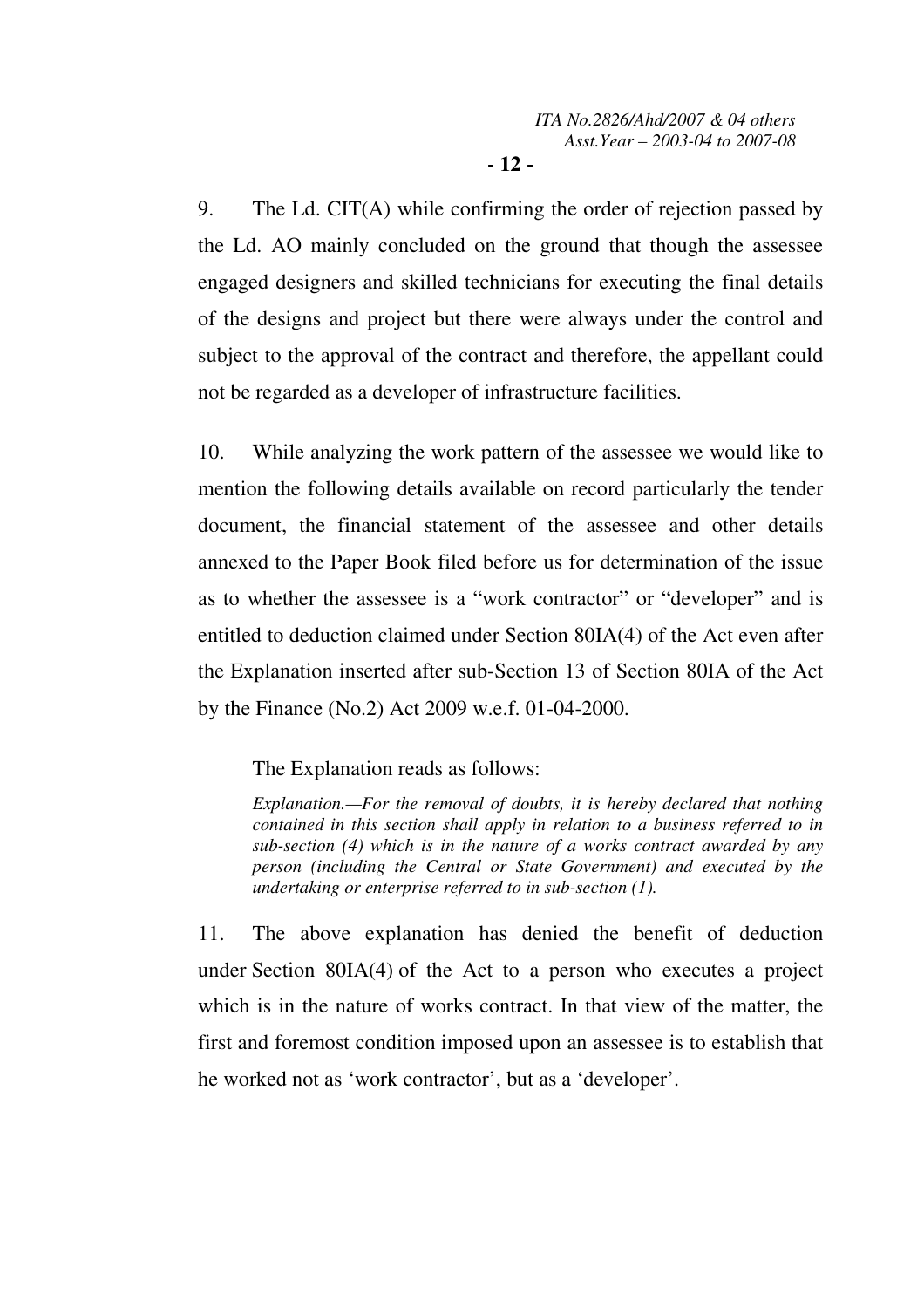12. On the other hand, a 'contractor' is a person who undertakes work on a contract basis. He does not assume risks and responsibilities like that of a developer. He merely carries out the work as has been instructed to him by the principal. Moreover, in case of such work the contractor gets fixed amount of revenue for executing such work and is not entitled to any share of profit from revenue generated by the developer/land owner. In other words, the developer acts as a principal whereas the contractor acts as an agent in performing the functions as required by the developer. The developers, in true sense, are the persons who are carrying out the business of developing or operating and maintaining or developing, operating and maintaining the infrastructure facility whereas the contractors are those persons who merely execute part of these functions on behalf of developer and do not own any risks and responsibilities of the work. In such cases, the contractors may not be eligible for the deduction under Section 80-IA of the Act as they are not developing any infrastructure facility but only providing assistance to the actual developer.

13. In view of the above, in order to ascertain whether a civil construction work is assigned on development basis or contract basis only the terms and conditions of the agreement needs to be considered. Only on the basis of the terms and conditions and the scope, ambit and nature of the contract assigned it could be ascertained whether it is a "work contract" or a "development contract".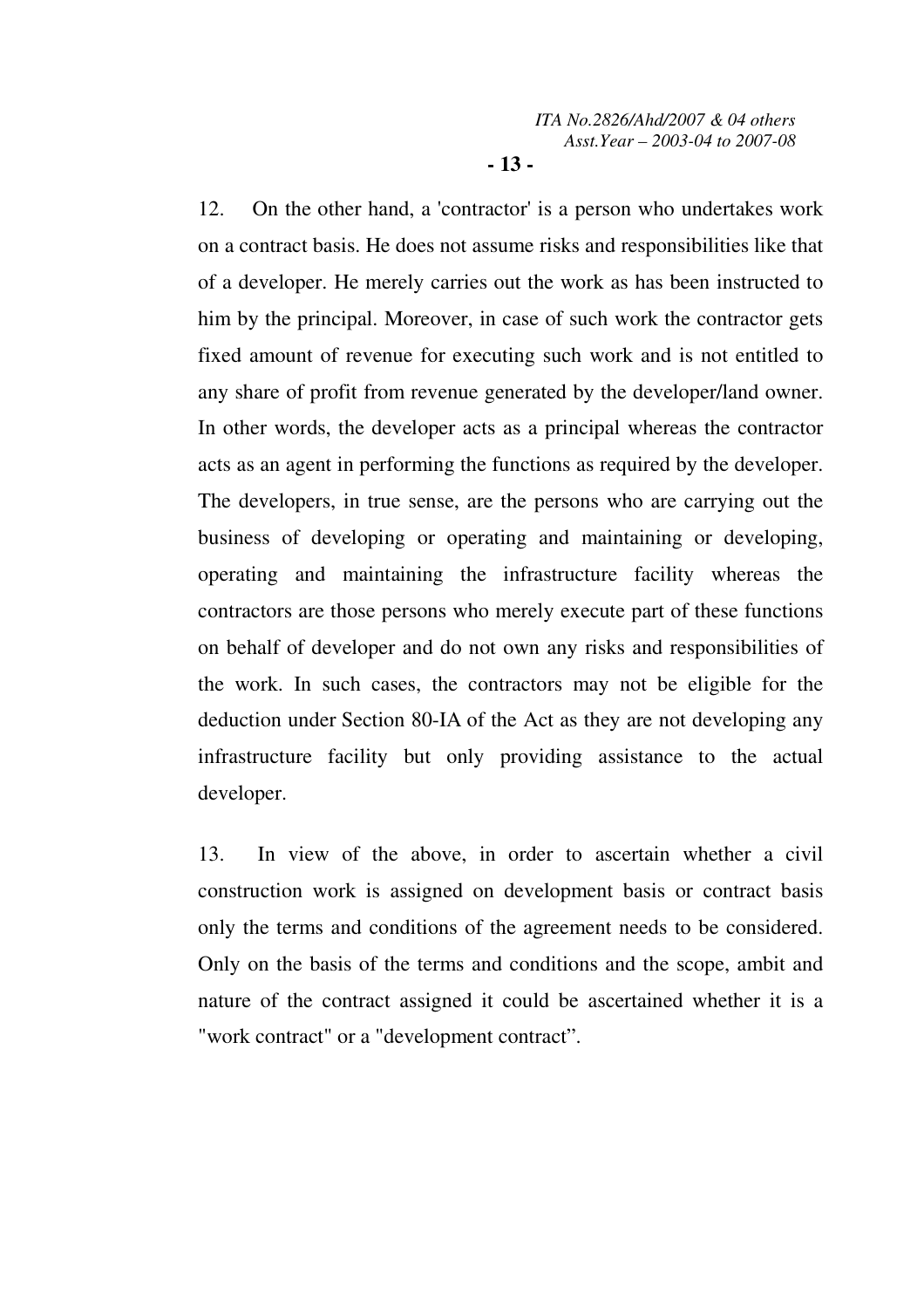14. It is admitted fact that the assessee is registered as category I contractor for Road with the State Government. The appellant company has also deposited Rs. 22,50,000/- for granting of Registration which is to be refunded only on surrender of said Registration Certificate. For coming under the zone of construction as eligible for participating in the Tender processes/Bid as per the Tender document available before us being part of the Paper Book the appellant has to be the owner of the following equipments as available at Page 12 & 13 thereof:

| "a.             | <i>Tractor trolly-2</i>                        |
|-----------------|------------------------------------------------|
| b.              | Dozer, $80HP \otimes 20$ cum per hour          |
| $\mathcal{C}$ . | Hydraulic Excavator                            |
| $d$ .           | <b>Motor Grader</b>                            |
| e.              | <i>Tractor Rotavator</i>                       |
| f.              | Water Tanker 6 KL capacity                     |
| g.              | Wet Mix Plants                                 |
| h.              | <b>Batch Mix HMP</b>                           |
| i.              | Electric Generator                             |
| j.              | Front end Loader 1 cum bucket capacity         |
| k.              | Paver finisher hydrostatic with sensor control |
| I.              | Vibratory Roller                               |
| $m$ .           | Tipper                                         |
| $n_{\cdot}$     | <b>Mechanical Broom</b>                        |
| 0.              | Air Compressor                                 |
| $p$ .           | Bitumen pressure distributor                   |
| q.              | <i>Emulsion pressure distributor</i>           |
| r.              | Concrete Mixer                                 |
| S.              | Asphalt Tanker                                 |
| t.              | Set of all laboratory Testing Equipments       |
| и.              | Weigh bridge(preferably with electronic<br>set |
| up)             |                                                |

15. Clause 1 of the Tender document clearly specifies that no contract will be awarded except to responsible bidders capable of performing the class of work contemplated. Before the award of the contract, any bidder may be required to show that he has necessary facilities, experience, ability and financial resources to perform the work in satisfactory manner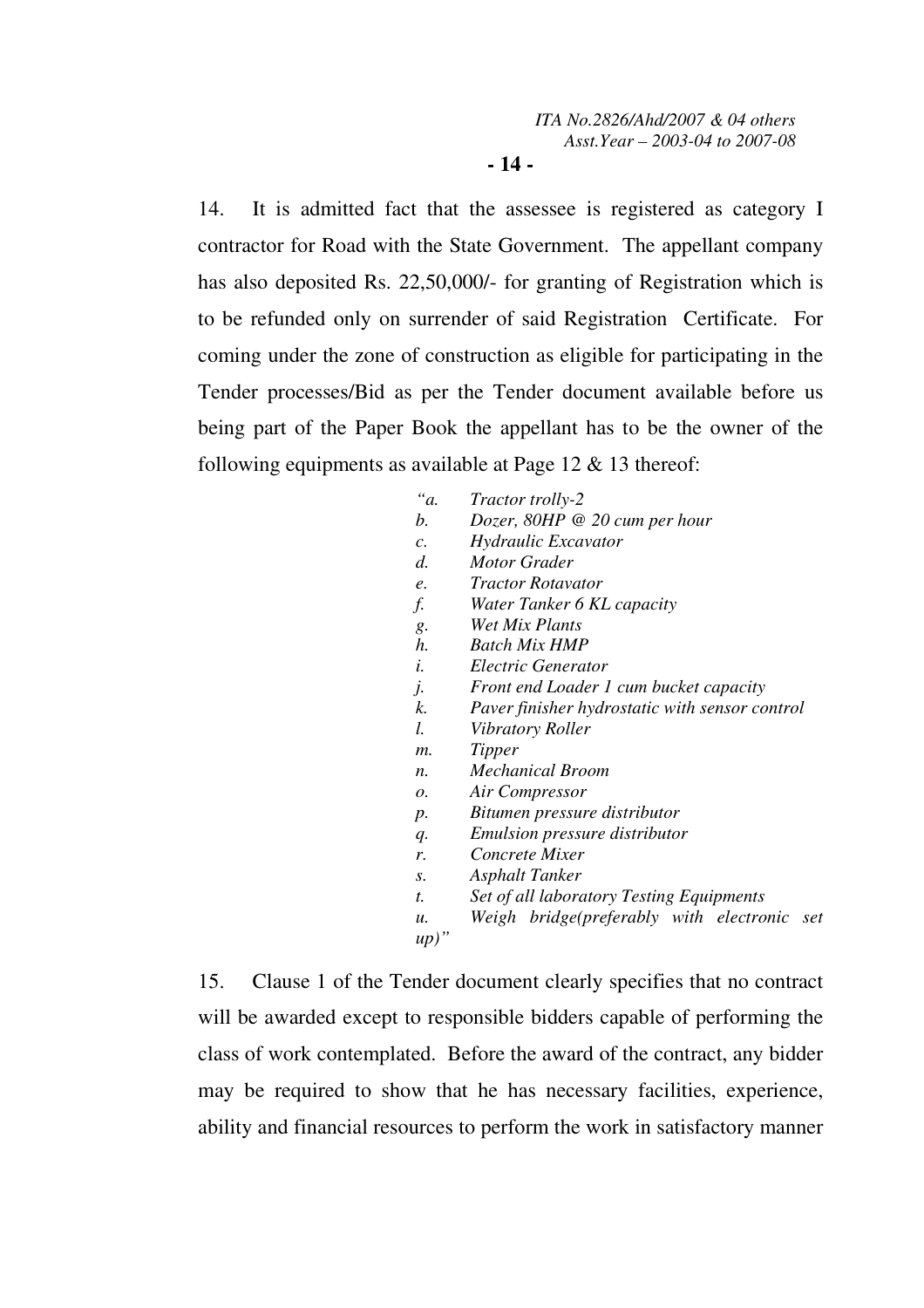within the time stipulated. The bidder may be required to furnish the department with the statement as to their experience and financial status.

16. Clause 1 of the general rules and directions for the guidance of the bidders available at Page 24 of the tender document and Clause 14.4 of Page 33 clarify that the specific drawings and designs are recommended by the contractor which shall be approved by the competent authority and shall part of the accepted Tender. The Tender document further specifies that the bidder has to bring the required qualitative materials at his own cost.

17. We have also perused the quantitative purchase of the Audit Report under Section 44AB of the Act available at the Paper Book filed before us. It is also evident on record that particularly from the Audit Accounts available at Page 112 of the Paper Book that the assessee has purchased the materials of Rs. 3,19,38,994/- during the year under consideration. It is relevant to mention that various materials and mix were required to be tested by the assessee itself as its own cost from time to time at Government recognized laboratories as specified by the Tender document.

18. It is also on record that the assessee has to arrange own finance by raising adequate capital, reserves & surplus, secures & unsecured loans evident in the Balance Sheet available at Page 107 of the Paper Book. The assessee has raised total amount of Rs. 3,56,47,029/- for the year under consideration. The assessee has to use and invest heavily in purchasing plant and machinery in order to fulfilment the eligibility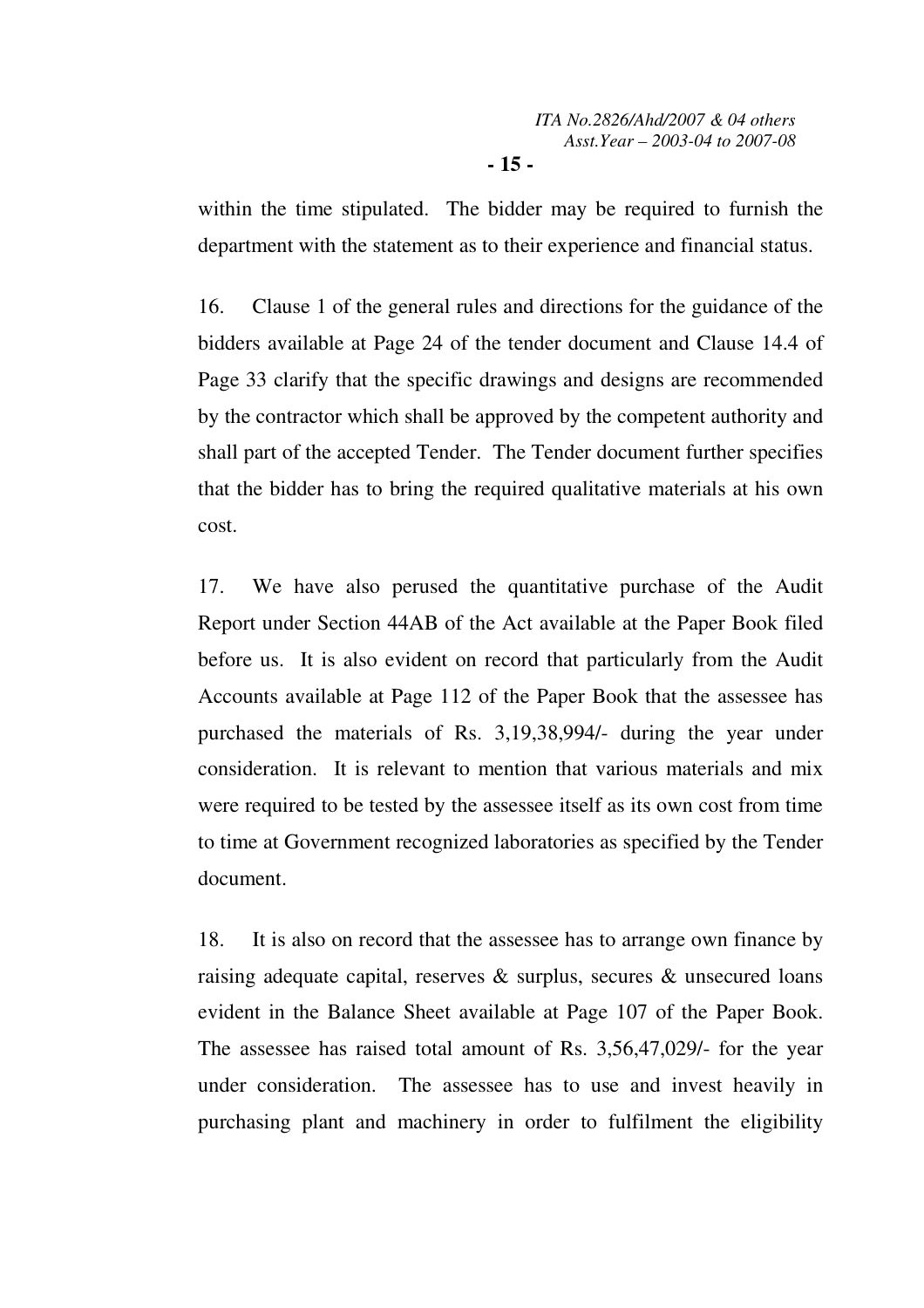criteria to bid the Tender and to carry out the project of development of roads. In this regard, we have noted that the gross block of assets are to the tune of Rs. 2,01,36,510/-. Moreso, the assessee has to employ own teams of qualified Civil Engineers and arrange for skilled and semiskilled and unskilled workers.

19. So far as the financial risk is concerned the appellant has to pay Security Deposit at 10% of the total work order over a contract period. Relevant to mention that the amount of Security Deposit over a period was to Rs. 1,02,47,932/-. It was specifically mentioned in the Clause 1 of terms and conditions of the contract that 50% of the Security Deposit alongwith performance bond shall be refundable within 15 days after the final completion certificate issued as per Clause-7. All dues under this contract or other contract, or otherwise including the royalty charge shall be recovered from the aforesaid amount of 50% of the said Security Deposit in the event no due certificate is produced before the authorities. The remaining 50% of the security deposit shall be refunded after the expiry of the Defect Liability Period in terms of Clause-17 and 17A upon deduction of the amount of expenses, if any, due to the Government under this contract. So far as the liquidated damages is concerned terms have been stipulated that if the contractor fails to complete contract by the stipulated date he shall pay liquated damages of 0.1% of the contract value per day from the date of delaying said work up to the date of completion and handing over to contract.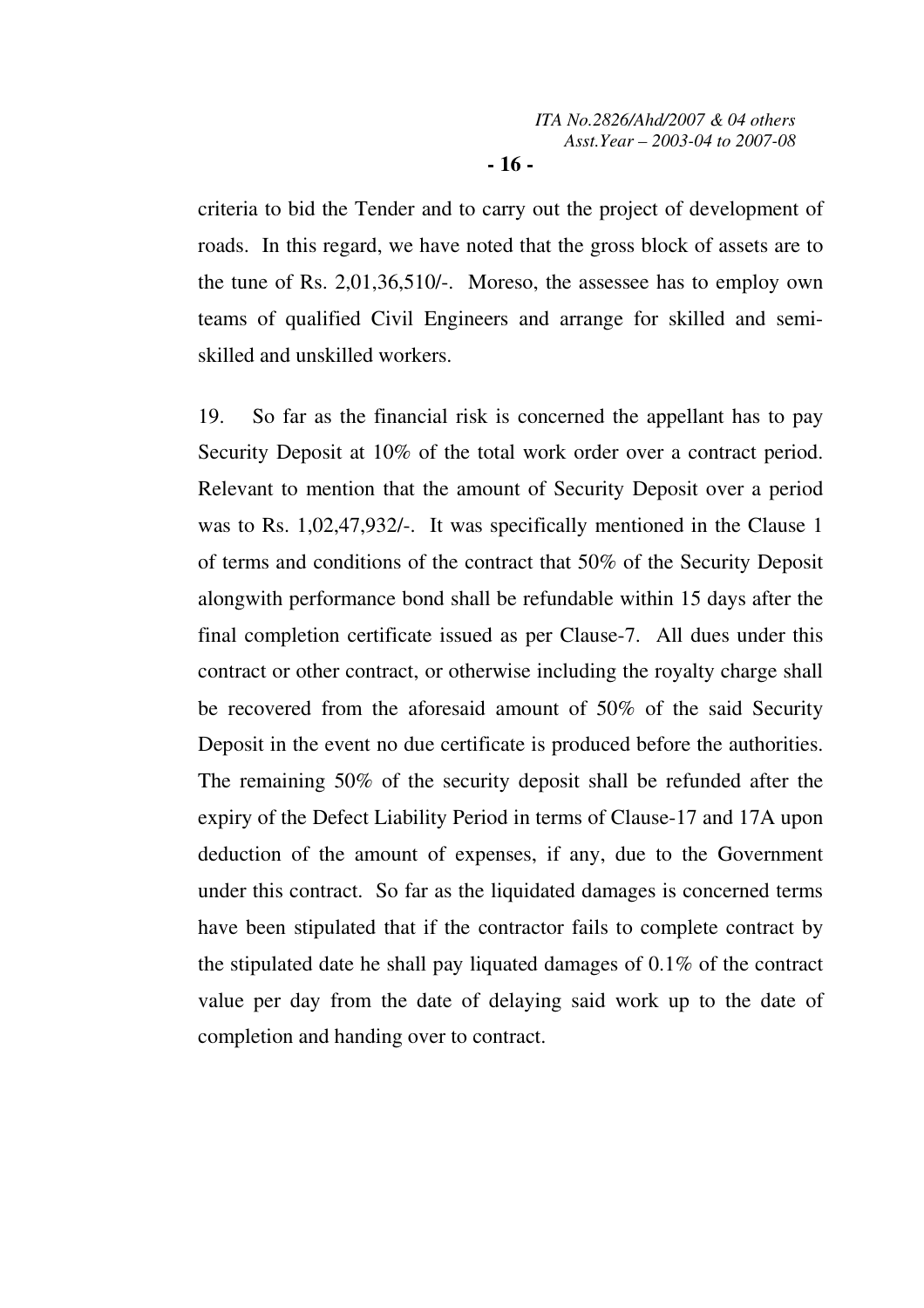20. The Defect Liability Period is the period of 6 to 12 months for free maintenance and guarantee period from the certified date of completion work.

21. It was also mentioned in the Tender document that the assessee has to arrange for labour and is also responsible for safety of all concerned. The assessee has to take "Contractor's all risk insurance", Workmen compensation insurance, Vaccination Certificate, Medical Aid. The assessee has to provide several equipments, build sufficient huts, providing drinking water, proper sanitation, drainage, rest rooms etc. as per different clause under the contract guidelines. The bidder has to provide canteen to be run on no profit or loss basis and keep the canteen accounts and to get them audited. The contractor will have to construct shed for storing Material at work site having double locking arrangements, has to provide suitable scaffolds and working platforms, gangways, stair ways, and shall comply all types of safety measures. The contractor is not permissible to set fire to any standing general trees, bush, wood or grass without written permission and has to take necessary measures to prevent fire spreading or otherwise damaging surrounding property. The Clause has also made it clear that the contractor would be liable for any damage done in or outside work area. It has to take all necessary measures for safety of traffic during construction and provide, erect and maintain barricades including signs and coma, marking, flags, lights and flagmen, as may be required. The contractor is not permitted to set the work without written approval in default the contract shall be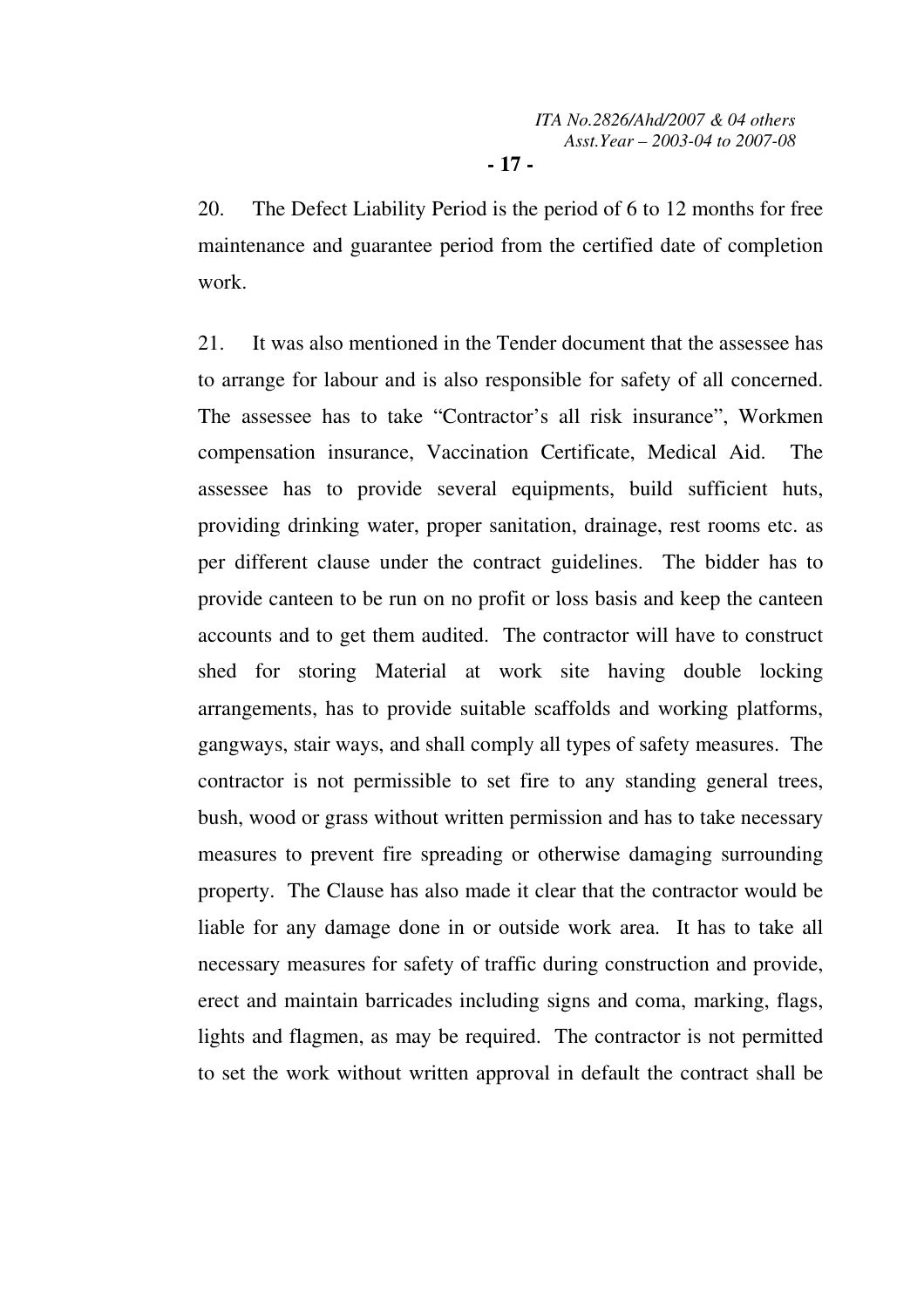rescinded and the Security Deposit would stand forfeited as per Clause 26 of the Tender document.

22. In terms of Clause 3 of Tender document if the contractor defaults in work or violates the term of the contract it shall be liable to penalty in terms of lien of Government over the plant, machinery, equipments etc. and forfeiture of security deposit too.

23. In view of the above detailed paper books containing the above tender documents comprising agreement clauses (relevant clauses have already dealt with by us hereinabove) the contents whereof would definitely suggest that the assessee has been entrusted with the work of development infrastructure facilities, and therefore being a 'developer', the assessee would be entitled for deduction under Section 80IA(4) of the Act. Relevant to mention that perusal of all tender documents in respect of the years also mentioned hereinabove reveals that the terms and conditions mentioned therein are almost same except the figures and name of the project.

24. The primary condition is that the enterprise must carry on the work of "developing" an infrastructure facility. As mentioned above, Explanation under sub-Section (13) of Section 80-IA clarifies that this section will not apply to any business which is in the nature of a "works contract". In other words, the essence of this section is that, the benefit of Section 80-IA(4) would be available to a developer and not to a contractor simplicitor. In the present case the lower authorities have denied the benefit of Section 80-IA(4) to the appellant-company on the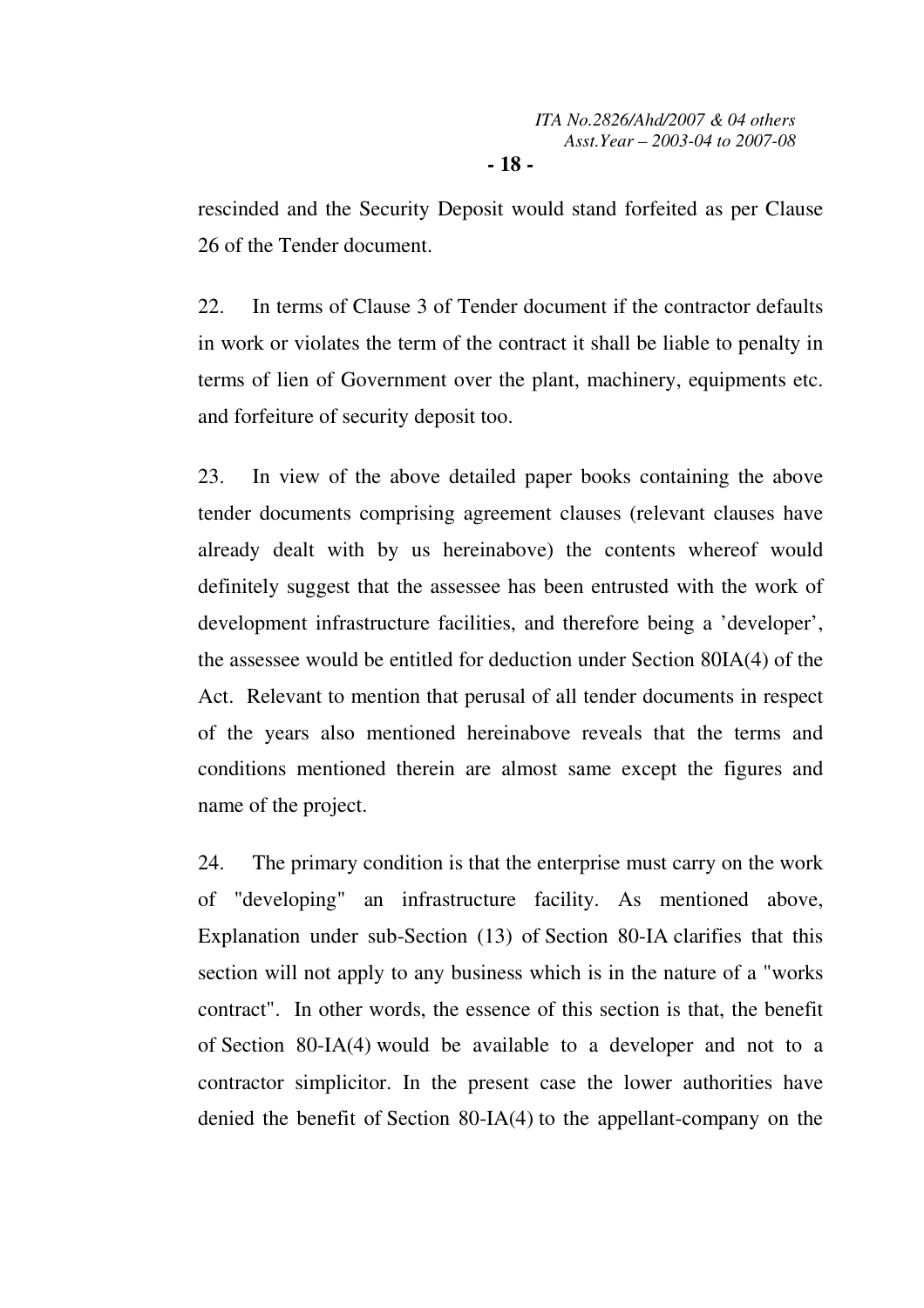### **- 19 -**

assumption that the appellant-company is engaged in executing merely a work contract and it is not carrying on the business of developing an infrastructure facility. The assessee has undertaken entirely and exclusively the projects awarded by the local government authorities, as it is evident from the records as explained and already narrated hereinabove and therefore, there is hardly any basis for assuming that it is merely a contractor executing a works contract. The difference between a "developer" and a "contractor" has to be properly analyzed and understood. This issue has come up before the Hon'ble ITAT, Amritsar Bench in the case of M/s. TRG Industries P. Ltd. in ITA Nos. 433 etc./Asr/2009. The Tribunal after relying various case laws has laid down the following parameters when to treat an assessee as a developer or contractor.

> (i) The assessee does not have to develop the entire infrastructure facility to qualify for deduction u/s.80-IA(4) and if only a part of the infrastructure facility is developed, the assessee would be eligible for deduction.

> (ii) The three requirements of section 80-IA(4) viz. development, operation and maintenance are not cumulative. Thus, an enterprise which only develops facility would also be entitled to the benefit of section 80-IA(4).

> (iii) Merely because the assessee is referred to as a contractor in the agreement, it would not debar it from claiming deduction.

> (iv) Direct agreement between the transferee-assessee and the specified authority is not a mandatory requirement  $u/s.80$ -IA(4) of the I.T. Act.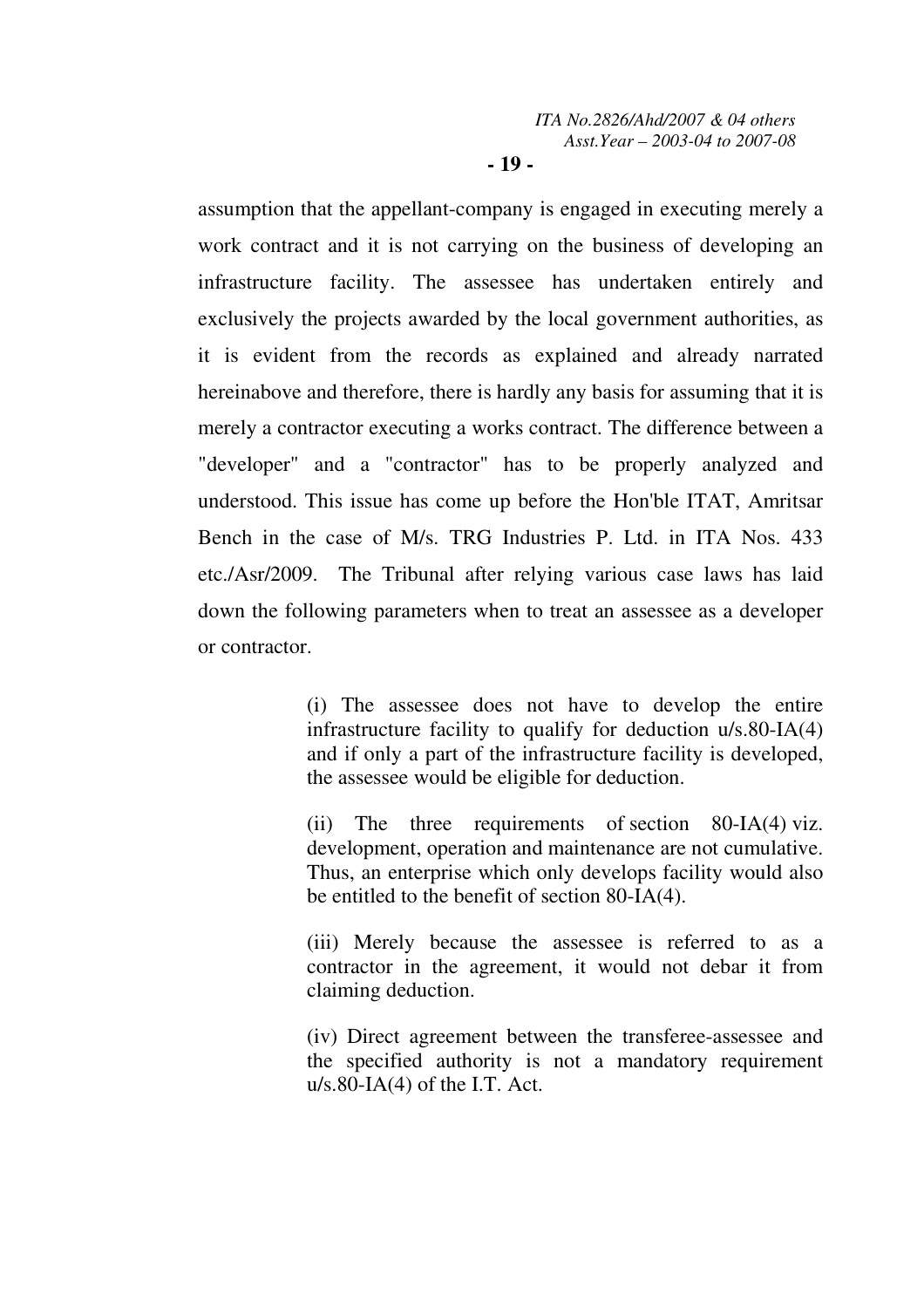Needless to mention that the assessee qualified all the criterion fixed by the Amritsar Bench

25. We have already dealt with relevant clauses of the tender documents stipulating various conditions viz. financial involvements, risks, obligations and responsibilities of the assessee in developing, operating and maintaining of infrastructure facilities, which clearly make the case of the assessee within the scope and ambit of Section 80IA(4) of the Act so as to claim the impugned deduction.

26. We have considered the judgements relied upon by the Ld. AR passed by different judicial forums including the judgement passed in the matter of Patel infrastructure and Katira construction (supra) passed by the Rajkot Bench and Katira construction passed by the Hon'ble jurisdictional High Court wherein the constitutional validity of insertion of explanation below sub-Section 13 of Section 80 IA of the Act was challenged. The Ld. Representative appearing for the Revenue vehemently argued on this point that the jurisdictional High Court in the said matter already decided the issue against the assessee. Fact remains that the jurisdictional High Court in that particular matter dealt with the constitutional validity of the insertion of explanation as mentioned hereinabove and decided the same in favour of the revenue to this effect that such explanation brought with retrospective effect from 01.04.2000 by the Finance Act No. 2 of 2009 was very well within the competence of Parliament. As such there was no issue whether the assessee was acting as a developer or contractor was raised before the Hon'ble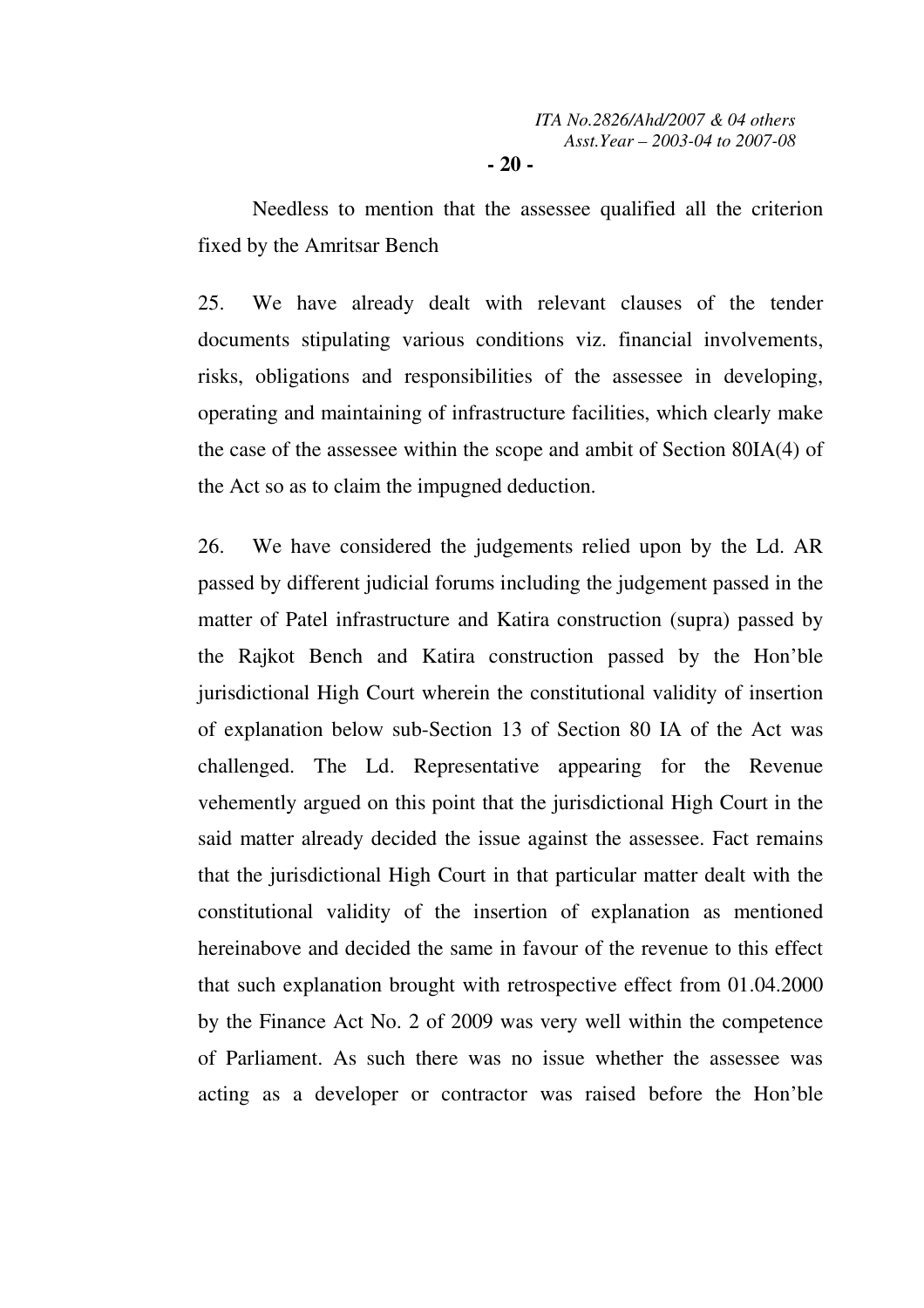Jurisdictional High Court neither the said has been decided in the said judgement.

27. We are further noted that relief under Section 80IA(4) of the Act has been granted in favour of the assessee for A.Y. 2009-10, 2010-11 & 2011-12 by the Ld. CIT(A). Upon perusal of the said orders passed by the Ld. CIT(A) being part of the Paper Book filed before us it appears that the Ld. CIT(A) has considered identical work pattern executed by the assessee and finally decided the issue in favour of the assessee. It is relevant to mention that no appeal has been preferred by the Revenue against these orders.

28. In the light of the above discussion and perusal of various clauses of Tender documents and case laws relied upon by both the parties, it reveals that the tender work under consideration are not for a specific work, rather they are for development facility as a whole. The responsibility is fully assigned to the developer for execution and completion of the work. Various stipulations contained in the Tender documents demonstrate various risks undertaken by the assessee for execution of the project work awarded by the competent authority in terms of financial resources, manpower deployment, both technical and administrative expertise, drawing and designing of the project specifications and getting approval from the competent authority, safety and security of project and human resources, compliances of various statutory rules and laws. Therefore, merely because in the agreement for development of infrastructure facility, assessee is referred to as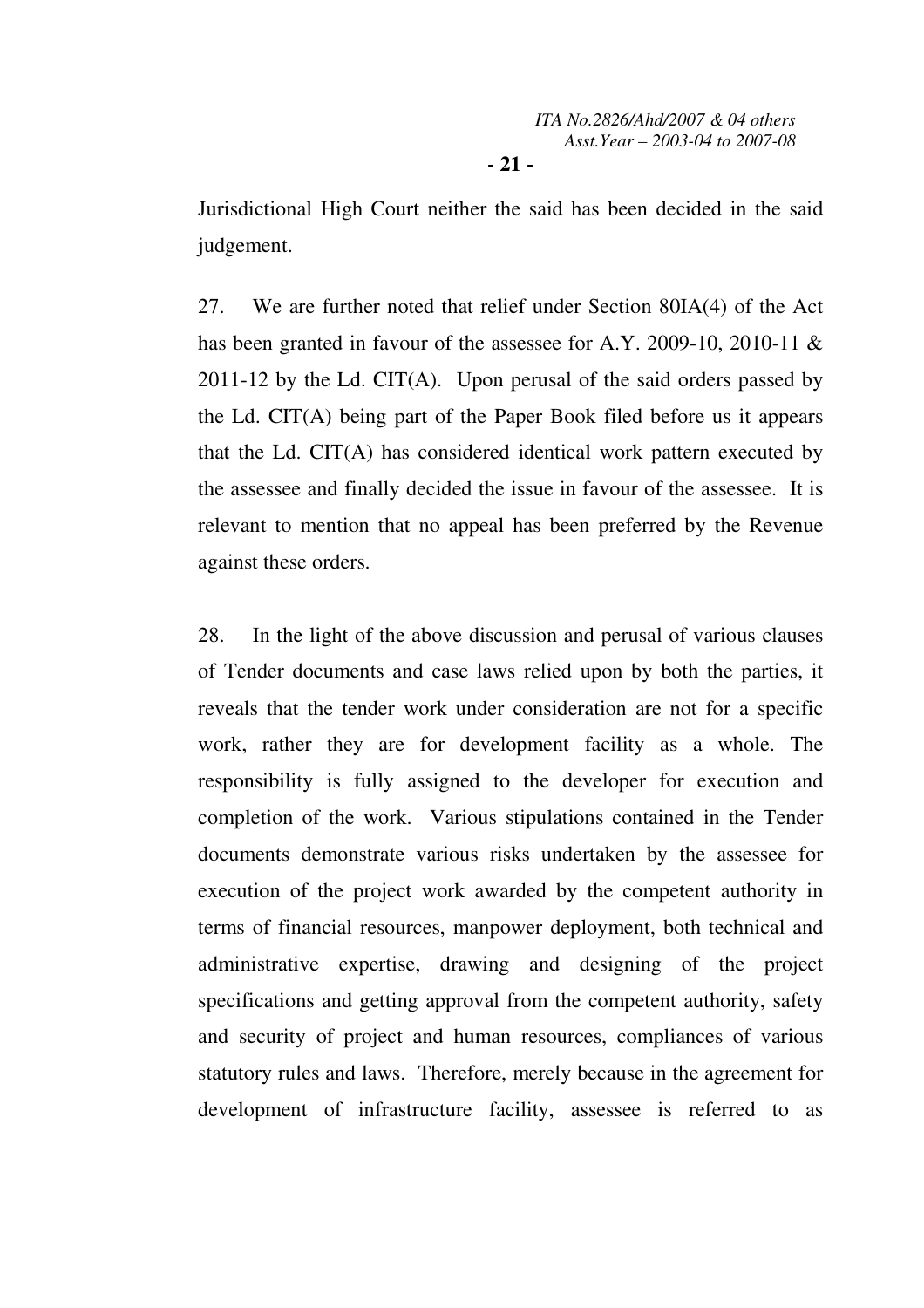contractor or because if some basic specifications are laid down, it does not detract the assessee from the position of being a developer, nor will deprive the assessee from claiming deduction under Section 80IA(4) of the Act. As such, looking to the overall aspects of work undertaken by the assessee we can safely come to the conclusion that the assessee is engaged in development of the infrastructure facility and therefore, a developer, which entails the assessee to claim benefits under Section 80IA(4) of the Act. Thus, the issue of claim of deduction under Section 80IA(4) of the Act is allowed in favour of the assessee and against the Revenue. This common ground raised in all the appeals are accordingly disposed of.

# 29. Ground No.2 in ITA No. 1679/Ahd/2011 for A.Y. 2007-08:

 This ground has already been decided in favour of the assessee in the case Rajkamal Builders Infrastructure Pvt. Ltd. vs. DCIT in ITA Nos. 118/Ahd/2009 and others. While dealing with the issue the Coordinate Bench has been pleased to observe as follows:

*"45. During the course of assessment proceedings, the AO noticed that the assessee in the profit & loss account has debited net interest expenses. As per the details furnished, it was found that the assessee has earned interest income from FD and investment in Sardar Sarovar Narmada Nigam and interest from AEC to the tune of Rs.56,96,723/-, whereas interest expenses on bank OD and interest paid to depositors was to the tune of Rs.1,08,38,755/-, and therefore, there was net interest expenses of Rs56,96,723/-. It is also noticed by the AO the assessee has received some other income in the form of dividend, misc. income, service charges. According to the AO, the net profit shown by the assessee inclusive of interest income earned by the assessee from the bank deposits and bonds, and claimed the same as deduction under section 80IA/80IB of the Act. The AO was of view that interest income could not be considered as income derived from industrial undertaking and*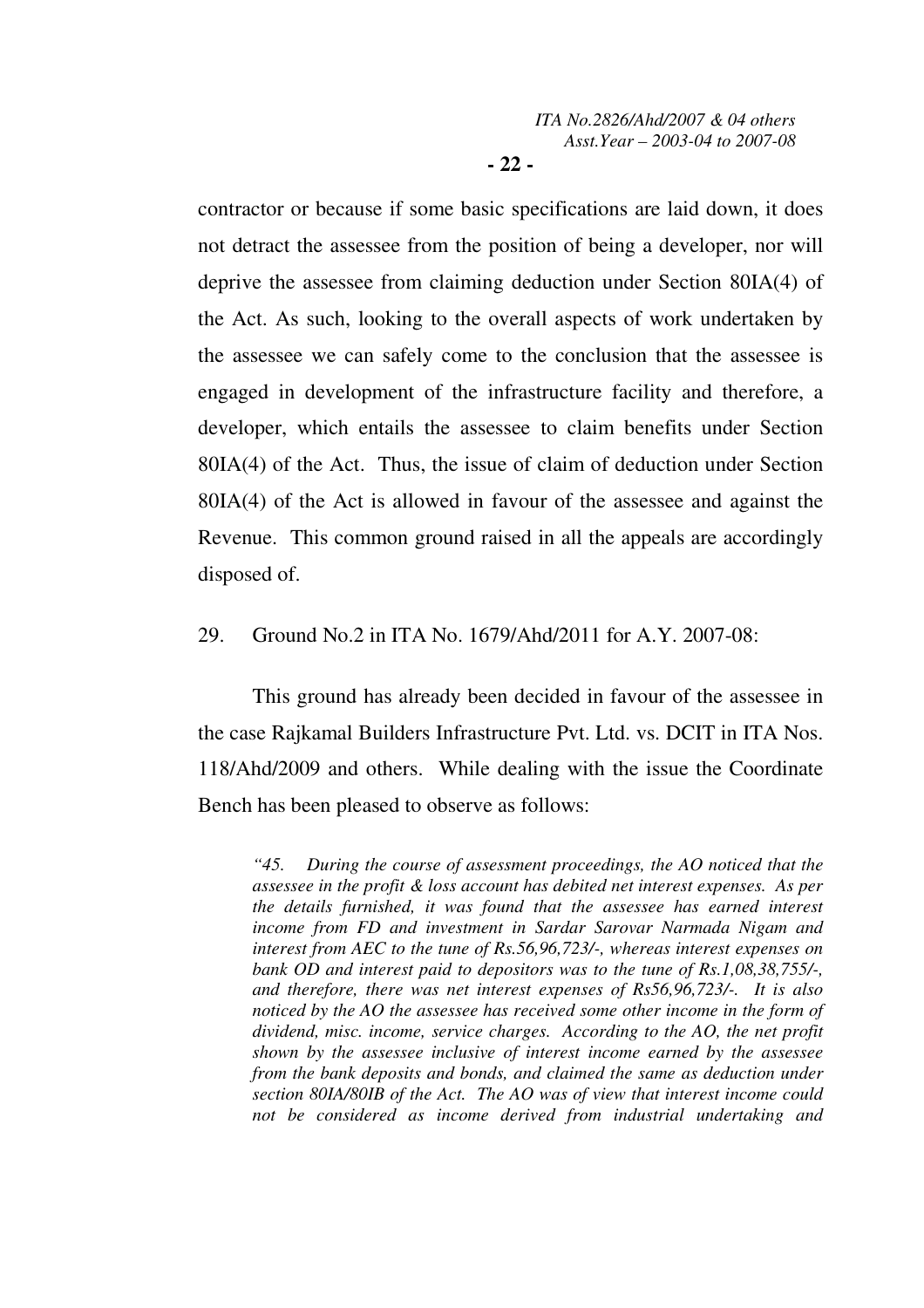**- 23 -** 

*therefore interest receipt were not eligible for the deduction, as sought for. He further opined that since the assessee has claimed deduction under section 80IA(4) of the Act of Rs.1,95,62,210/- on several projects, this amount included interest income also. In response to the show cause notice, it was explained by the assessee that the assessee has made different fixed deposits with different bank as security deposits with the Government Authorities in respect of the project contract, and for giving bank guarantees. For getting bank guarantee the assessee has to keep certain amount fixed deposits as margin money. These fixed deposits were made out of borrowed funds for giving security deposits to the Government. Therefore, claim of deduction under section 80IA was fully allowable. However, the AO did not accept this explanation of the assessee. He was of the view that since the assessee has huge surplus funds, the same was parked with the bank and earned interest income, which was not part of the income earned from any industrial activities but receipts from the investment of surplus fund with bank. The AO accordingly disallowed interest income and other income to the tune of Rs.65,58,550/-. In appeal preferred by the assessee, the CIT(A) confirmed the action of the AO. Hence, assessee is before the Tribunal."* 

In the absence of any changed circumstances respectfully relying upon the ratio laid down by the Coordinate Bench on the identical issue we decide this ground of appeal in favour of the assessee.

30. Ground No. 3 in ITA No. 1679/Ahd/2011 for A.Y. 2007-08:

 The depreciation on plant and machinery to the tune of Rs. 31,78,286/- has been disallowed by the Ld. AO. In fact, the assessee claimed such plant and machinery has been used for development of infrastructure facility project. Since the assessee has not been found to be a developer but a contractor by the Ld. AO, entire depreciation claimed on user of plant and machinery has been disallowed consequentially which was further confirmed by the First Appellate Authority. In this appeal the assessee has already been granted relief by us under Section 80IA(4) and as has concurred the status of a developer and not a contractor, the assessee is entitled to the consequential claim of